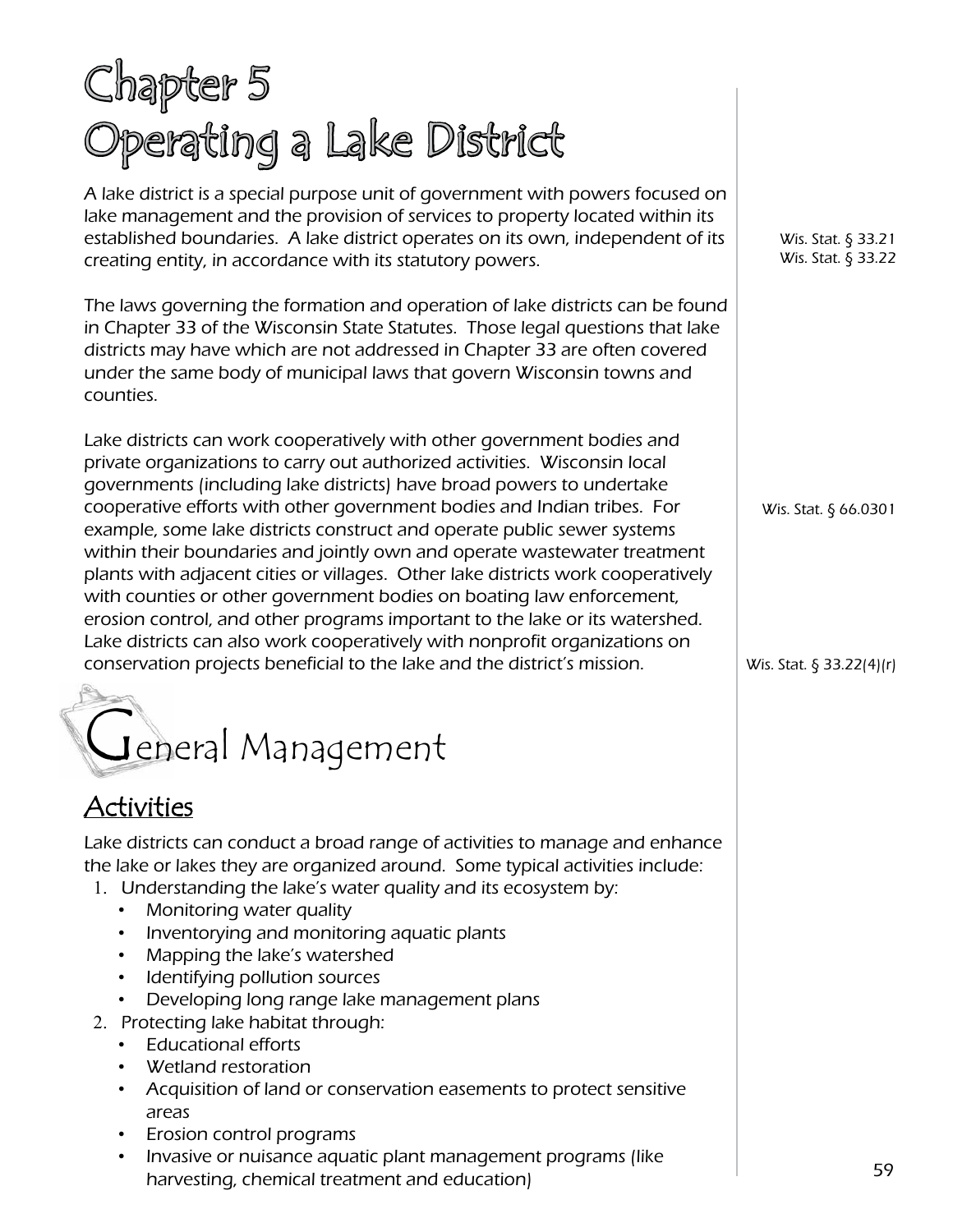| Wis. Stat.<br>§ 33.22(2)(m)                                                                   | 3. Maintaining water levels through dam ownership and/or operation<br>4. Enhancing recreational boating and boater safety through:<br><b>Boating ordinances</b><br>$\bullet$<br>Operation of water safety patrols<br>$\bullet$<br>• Boating safety classes<br>Developing water trails<br>$\bullet$<br>Developing informational/educational tools (such as boat landing<br>$\bullet$<br>signs, brochures, or maps)<br>5. Providing public services such as:<br>• Sewer and water<br>• Solid waste/recyclable collection                                                                                                                                                   |
|-----------------------------------------------------------------------------------------------|--------------------------------------------------------------------------------------------------------------------------------------------------------------------------------------------------------------------------------------------------------------------------------------------------------------------------------------------------------------------------------------------------------------------------------------------------------------------------------------------------------------------------------------------------------------------------------------------------------------------------------------------------------------------------|
|                                                                                               | <u>Powers</u>                                                                                                                                                                                                                                                                                                                                                                                                                                                                                                                                                                                                                                                            |
| Wis. Stat. § 33.22(1)<br>Wis. Stat. § 30.30(4)(a)<br>Wis. Stat. § 33.32<br>Wis. Stat. § 33.31 | The legislature has given lake districts a broad range of financial and<br>administrative powers to undertake lake management programs. All lake<br>districts have been granted the power to:<br>Levy taxes and impose special charges and special assessments<br>$\bullet$<br>Borrow money<br>٠<br>Disburse money<br>$\bullet$<br>Make contracts<br>Accept gifts<br>• Buy, hold, and sell property<br>Undertake projects to enhance recreational uses, including recreational<br>$\bullet$<br>boating facilities (such as boat launches or breakwaters)<br>Sue and be sued<br>Take other acts necessary to carry out a program of lake protection and<br>rehabilitation |
|                                                                                               | <u>Specialized Powers</u>                                                                                                                                                                                                                                                                                                                                                                                                                                                                                                                                                                                                                                                |
|                                                                                               | The following powers require special authorization from electors (resident<br>voters) and property owners at an annual meeting or from other local<br>government bodies:                                                                                                                                                                                                                                                                                                                                                                                                                                                                                                 |
| Wis. Stat. § 33.22(3)(b)<br>Wis. Stat. § 60.77                                                | Public Water and Sanitation Programs<br>The electors (resident voters) and property owners at the annual meeting<br>can authorize a lake district to exercise some or all of the statutory powers of<br>a sanitary district, which chiefly relate to sewer and water systems. <sup>1</sup> Some of<br>the most important of these are the authority to: (1) require the inspection of<br>septic systems; (2) provide financial assistance for the replacement of failing<br>private septic systems; and (3) plan, construct and operate public sewer or<br>water systems.                                                                                                |
|                                                                                               | A lake district that has been granted the powers of a sanitary district<br>continues to exercise its own lake district financing powers and does not<br>assume authority to levy additional taxes.                                                                                                                                                                                                                                                                                                                                                                                                                                                                       |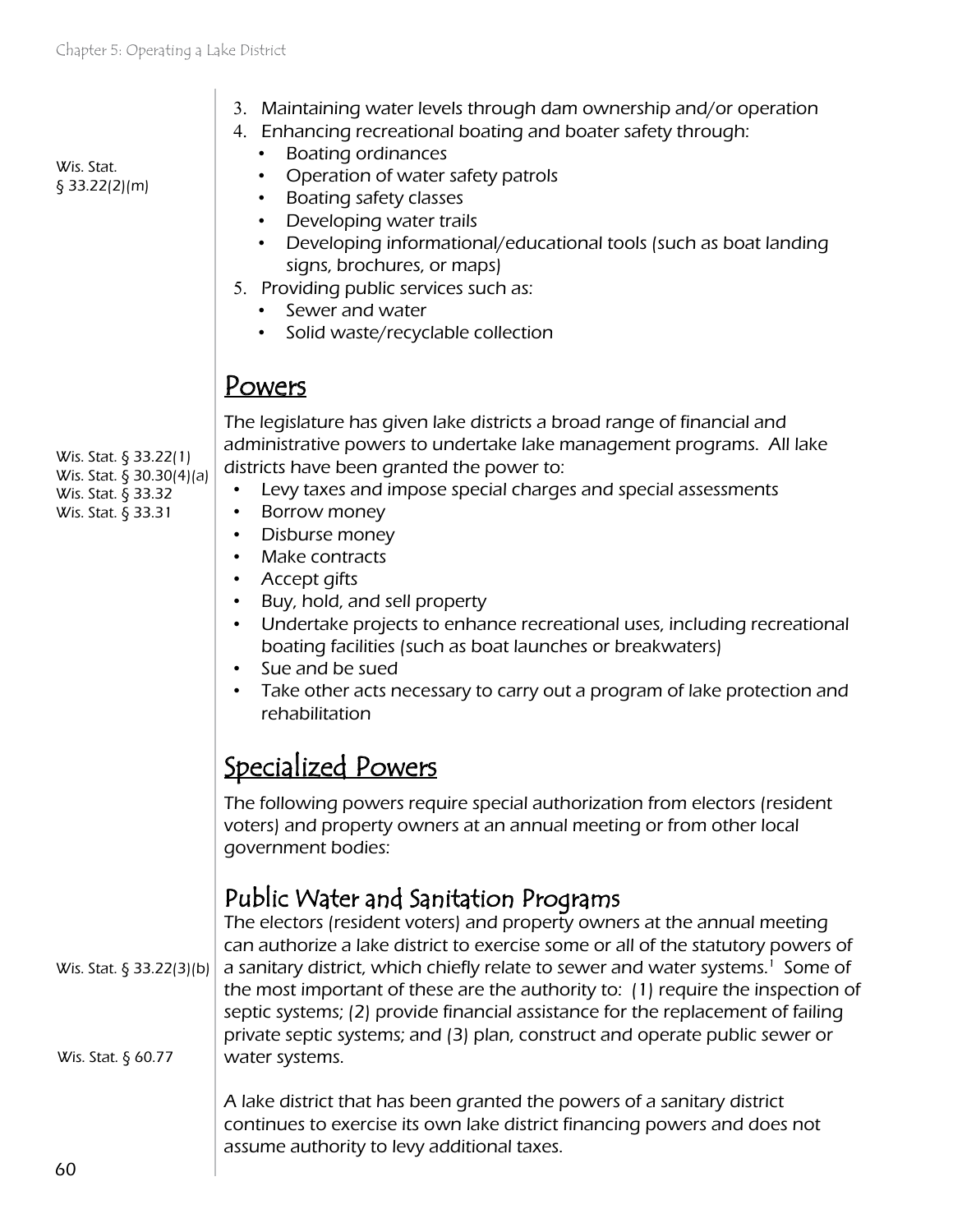#### The exercise of sanitary district powers are often complex undertakings that require professional legal and engineering assistance. Key Point

## Recreational Boating Regulations

All lake districts have the authority to establish water safety patrols and contract with certified law enforcement officers to enforce state boating laws and any local boating ordinances that affect the lake. Lake districts that operate water safety patrols are eligible for state aid. (For more information on state aid for water safety patrols, see [www.dnr.wi.gov/org/caer/cfa/](http://dnr.wi.gov/org/caer/cfa/Grants/safetypatrols.html) [Grants/safetypatrols.html\)](http://dnr.wi.gov/org/caer/cfa/Grants/safetypatrols.html).

Wisconsin law generally gives towns, villages and cities the authority to enact local boating regulations. In some communities, this power has been delegated to a lake district. For a lake district to enact a boating ordinance, it must be authorized by resolutions adopted by at least one-half of the cities, villages and towns having frontage on the lake, the approving units of government must include at least 60% of the lake's frontage, and the entire lake must be within the district's boundaries.

Whether a boating ordinance is adopted by a lake district, city, village or town, various statutory requirements must be met. The adopting local government (including a lake district) must take into account local conditions in developing boating ordinances, including the lake's size and shape, environmental features and the extent of congestion and conflict among boaters. There are also detailed procedural requirements, including published notices, public hearings, DNR advisory review and other steps.

The Legislature has expressly authorized boating regulations that restrict speed or establish time or location standards for different types of boating activities. Boating ordinances may not be inconsistent with state boating law, but may generally be more restrictive than state laws. If a lake district enacts boating ordinance provisions that conflict with town, village or city boating ordinances, the lake district provisions supersede the local conflicting provisions. Local boating ordinances may be enforced by citations, similar to "traffic tickets."

#### Good Idea

Lake districts considering a boating ordinance should work with an experienced attorney to make sure that the proposed regulations are realistic, enforceable and do not run afoul of the constitutional interests of boaters.

Wis. Stat. § 30.79(2)

Wis. Stat. § 30.77(3)(am)(1)

> Wis. Stat. § 30.77(3)(cm)

Wis. Stat. § 30.77(3)(cr)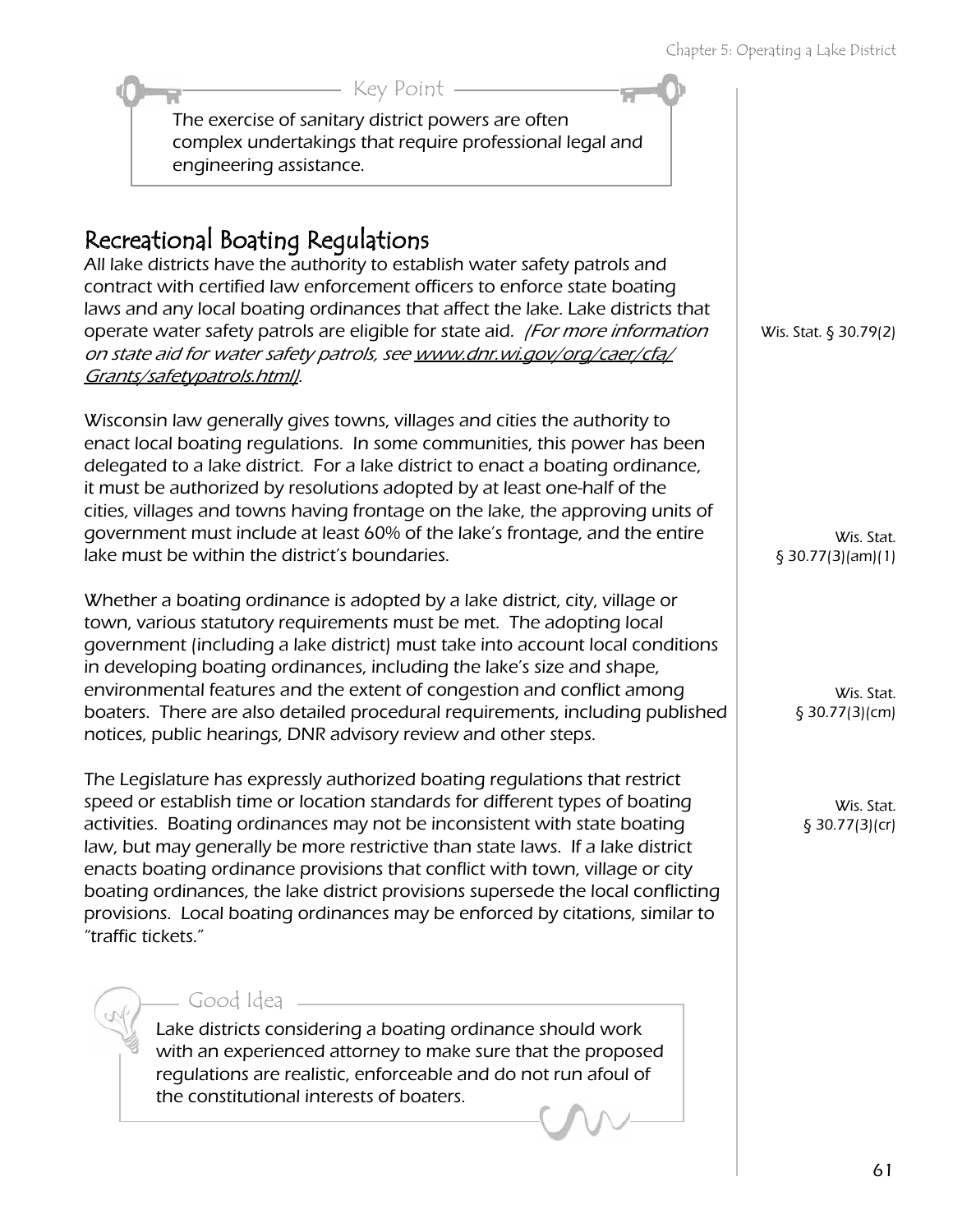For more information on the subject of boating, see How's the Water? Planning for Recreational Use on Wisconsin Lakes & Rivers and Local Boating Regulation in Wisconsin: A Guide for Lake Management Organizations (see Appendix D for ordering information).

#### Seaplanes and Icebound Waters Regulations

All local governments (including lake districts) may enact ordinances to regulate seaplanes and travel on icebound lakes by boats and other craft, including snowmobiles and other motor vehicles. A lake district may enact icebound waters ordinances only if the entire lake is within its boundaries and each town, village and city on the lake has adopted a resolution authorizing the lake district to do so.

#### Conservation Initiatives

All lake districts have authority to acquire land and other interests in property. If authorized by electors (resident voters) and property owners at an annual meeting, a lake district may also appropriate money for use by nonprofit organizations to undertake conservation efforts that benefit the district. For example, some lake districts work closely with nonprofit organizations to protect wetlands and other open space lands through acquisition of land or conservation easements that contribute to the lake's ecosystem. State funds are available for some of these activities through the lake management grant program or the Knowles-Nelson Stewardship Fund, a program aimed at the acquisition and protection of land for nature-based outdoor recreation purposes. For more information on conservation initiatives, see [www.](http://www.gatheringwaters.org) [gatheringwaters.org](http://www.gatheringwaters.org) or [www.dnr.state.wi.us.](http://www.dnr.state.wi.us)

Joverning

The authority to govern a lake district is shared by the board of commissioners and the electors (resident voters) and property owners at the annual meeting. The board of commissioners has general responsibility for conducting the business of the district. The district's electors and property owners control major policy matters by electing commissioners, setting the annual budget and exercising other powers at an annual or special meeting. Key Point

When a new lake district is created by a county board, the board appoints an initial board of commissioners to operate the district until the first annual meeting. City councils or village or town boards do not need to appoint any commissioners because the members of the governing body themselves serve as lake district commissioners (unless a petition requesting the standard form of lake district governance is presented). For more information on initial boards of commissioners, see Initial Board of Commissioners, page 53.

Wis. Stat. § 30.78 Wis. Stat. § 30.81

Wis. Stat. § 33.22(4)(r)

Wis. Stat. § 281.69 Wis. Stat. § 23.0915

Wis. Stat. § 33.28

Wis. Stat. § 33.30 Wis. Stat. § 33.305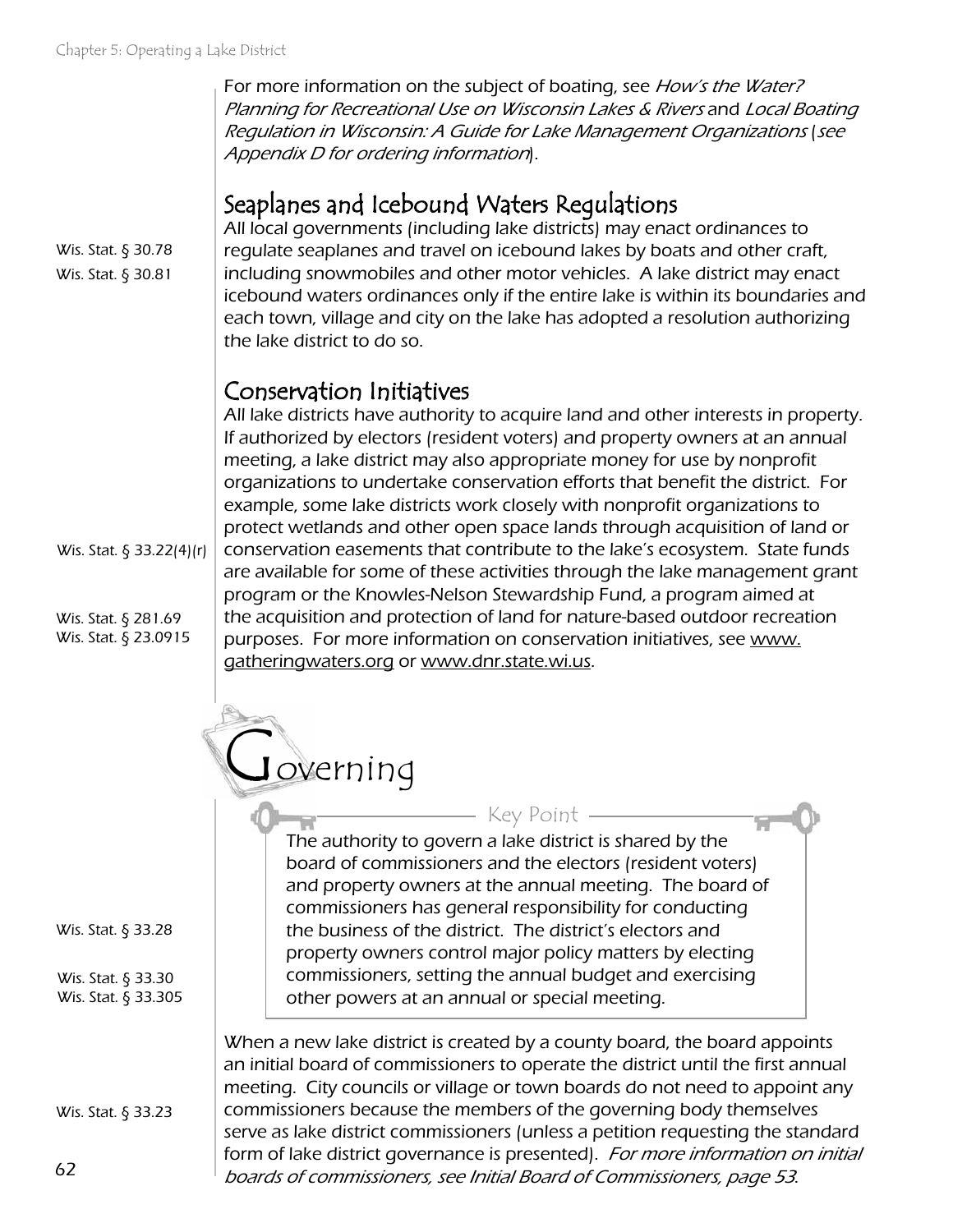| <u>DUGIY UI CUITIITISSIUTICIS</u>                                                                                                                                                                                                                                                                                                                                                                                                                                                                                                                                                                                                                                                                                                                                                                                                                                                                                                                                                                                                                                                                                                                                                                                                                                                                                                                                                                                                               |                                          |
|-------------------------------------------------------------------------------------------------------------------------------------------------------------------------------------------------------------------------------------------------------------------------------------------------------------------------------------------------------------------------------------------------------------------------------------------------------------------------------------------------------------------------------------------------------------------------------------------------------------------------------------------------------------------------------------------------------------------------------------------------------------------------------------------------------------------------------------------------------------------------------------------------------------------------------------------------------------------------------------------------------------------------------------------------------------------------------------------------------------------------------------------------------------------------------------------------------------------------------------------------------------------------------------------------------------------------------------------------------------------------------------------------------------------------------------------------|------------------------------------------|
| Composition<br>Five commissioners: Most lake districts have five commissioners. Three<br>members are elected from the residents or property owners within the district.<br>The other two commissioners are appointed by the local units of government.<br>One of the appointed members is selected by the county board of supervisors.<br>(If the district includes territory in more than one county, this appointment<br>is made by the county with the highest equalized valuation in the district).<br>The other appointed member is selected by the governing body of the town,<br>village or city with the highest valuation in the district.                                                                                                                                                                                                                                                                                                                                                                                                                                                                                                                                                                                                                                                                                                                                                                                             | Wis. Stat. § 33.28(2)                    |
| Seven commissioners: The electors (resident voters) and property owners<br>at the annual meeting may choose to permanently increase the number<br>of elected commissioners from three to five to provide for a seven-member<br>board of commissioners. Although the law does not set forth a detailed<br>procedure for approving the expansion to a seven-member board, it is a good<br>idea to put the proposal in the form of a written resolution (rather than just<br>a motion) for consideration at the annual meeting. More information on<br>resolutions and motions can be found in Robert's Rules of Order, see<br>www.robertsrules.com or Appendix D.                                                                                                                                                                                                                                                                                                                                                                                                                                                                                                                                                                                                                                                                                                                                                                                 | Wis. Stat.<br>§ 33.28(2m)(a)             |
| Board of Commissioners for Districts Created by Towns, Villages or Cities<br>In districts created by a city council or village board, the city council<br>or village board constitutes the board of commissioners. See Districts<br>Created by Cities or Villages, page 56. However, these districts must<br>convert to the standard lake district commission (with the elected and<br>appointed membership described above) if a petition requesting that<br>form of governance signed by at least 20% of the property owners<br>within the district is presented.<br>Although town boards can also create lake districts, they may do so<br>only upon presentation of a landowner petition. See Districts Created<br>by Town Boards, page 55. When a town board establishes a lake<br>district, the board itself constitutes the district's board of commissioners.<br>All municipally created districts (city, village, and town) must convert<br>to the standard form of lake district governance (with the elected and<br>appointed commissioners described above) if a petition is presented<br>that is signed by at least 20% of the property owners within the district.<br>Good Idea<br>Where a city council or a village or town board serves as<br>a lake district board of commissioners, they often establish<br>a citizen advisory committee to provide for more direct<br>involvement of district residents and property owners. | Wis. Stat. § 33.23<br>Wis. Stat. § 33.23 |
|                                                                                                                                                                                                                                                                                                                                                                                                                                                                                                                                                                                                                                                                                                                                                                                                                                                                                                                                                                                                                                                                                                                                                                                                                                                                                                                                                                                                                                                 |                                          |

Board of Commissioners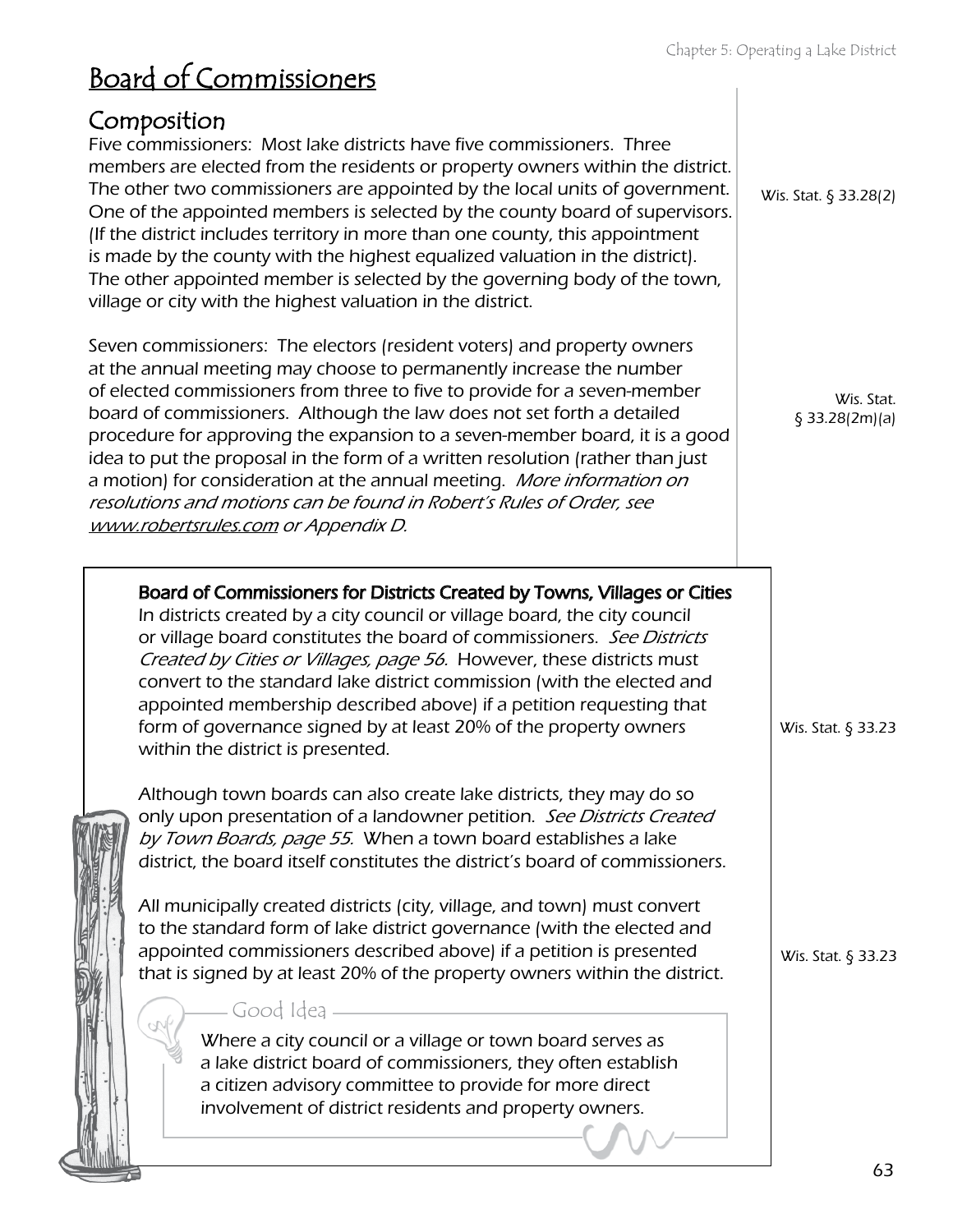#### Elected Commissioners

| Wis. Stat. § 33.01(9)(b)<br>Wis. Stat. § 6.10<br>Wis. Stat. § 33.285 | <b>Qualifications:</b> To serve as an elected lake district commissioner, a person<br>must be a U.S. citizen, eighteen years of age or older, and either an elector<br>(resident voter) or an owner of property within the district. In order to qualify<br>as an elector, a citizen must be a resident of the district. A person who is<br>an official representative of an organization which is an owner of property<br>may hold office as a commissioner even though the person does not own<br>property within the district or qualify as an elector.                                                                                                                                                                                                                                                                                                                                                                                                                                                                                                          |
|----------------------------------------------------------------------|---------------------------------------------------------------------------------------------------------------------------------------------------------------------------------------------------------------------------------------------------------------------------------------------------------------------------------------------------------------------------------------------------------------------------------------------------------------------------------------------------------------------------------------------------------------------------------------------------------------------------------------------------------------------------------------------------------------------------------------------------------------------------------------------------------------------------------------------------------------------------------------------------------------------------------------------------------------------------------------------------------------------------------------------------------------------|
| Wis. Stat.<br>§ 33.28(2m)(b)                                         | At least one commissioner must be a district resident, unless no resident is<br>willing to serve. If no resident is willing to serve, this requirement is waived<br>until the end of that term.                                                                                                                                                                                                                                                                                                                                                                                                                                                                                                                                                                                                                                                                                                                                                                                                                                                                     |
| Wis. Stat. § 33.28(2)(c)                                             | <b>Elections:</b> Commissioners are elected at the annual meeting by secret ballot<br>to serve for staggered three-year terms. The use of staggered terms ensures<br>that the board of commissioners will have some institutional memory as<br>leadership evolves over the years. Commissioners' terms of office expire at<br>the conclusion of the annual meeting at which their successors are elected.                                                                                                                                                                                                                                                                                                                                                                                                                                                                                                                                                                                                                                                           |
|                                                                      | In order to stagger the terms of commissioners, the three commissioners<br>elected at the first annual meeting serve for terms of one, two and three<br>years. (The length of the term is sometimes determined by the number<br>of votes each receive, the most votes gets the three-year term, second<br>most the two-year term and so on.) As these initial terms expire, successor<br>commissioners are elected to regular three-year terms. This means that an<br>election for one commissioner is held at each annual meeting, except in cases<br>where the lake district has expanded the number of elected commissioners.<br>If the annual meeting expands the size of the board of commissioners, one of<br>the newly created seats expires in two years and the other in three years. In<br>subsequent years, these districts hold elections for two commissioners each<br>year, except every three years, when only one commissioner is elected. When<br>their initial terms expire, all five commissioners are elected for regular three-<br>year terms. |
| Wis. Stat. $\S$ 33.30(3)(a)<br>Wis. Stat. $\S$ 33.30(2)(b)           | - Key Point -<br>Chapter 33 does not set detailed election procedures, but<br>it does mandate the use of secret ballots and prohibits<br>the use of absentee ballots and proxies. Electors (resident<br>voters) and property owners are eligible to vote in lake<br>district elections only if they are physically present at the<br>annual meeting. For more information on voter eligibility,<br>see Voting, page 73.                                                                                                                                                                                                                                                                                                                                                                                                                                                                                                                                                                                                                                             |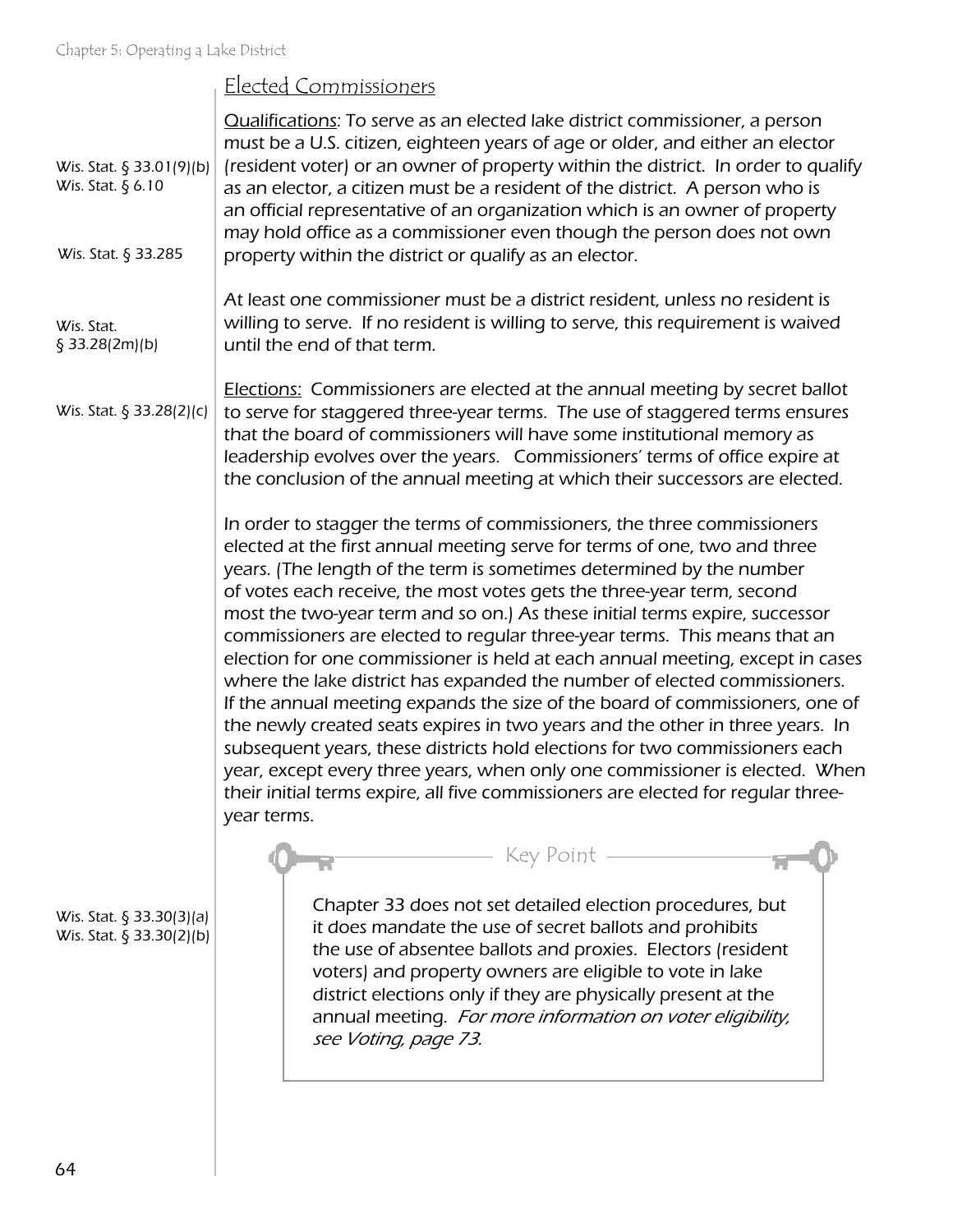#### Good Idea

Most lake districts permit nominations from the floor or submitted to the board of commissioners before the annual meeting. Many provide an opportunity for candidates to briefly address the voters at the annual meeting before the vote. Typically, the district chair appoints two or more canvassers to count the ballots and announce the election results. Some lake districts have adopted more detailed procedures for nominations, acceptance and voting.

#### Good Idea

#### Oath of Office

Lake district board of commissioners are elected government officials, similar to town and county supervisors, city alderman, or village trustees. Although the law does not require that commissioners take an oath of office, $2$  many do so to acknowledge the importance of serving as elected officials for the lake district. Some lake districts invite the town or county clerk, a dignitary, or community leader to publicly administer an oath of office at the annual meeting. See Oath of Office, page 95.

Vacancies: If a vacancy occurs with an elected commissioner, the district chairperson appoints a successor to serve the remainder of the unexpired term, subject to approval by the majority vote of the board.

#### Appointed Commissioners

The appointment of commissioners by counties and municipalities helps promote harmony and coordination among local governments and the district. Members of lake district boards appointed by a county, town, village or city serve at the pleasure of the appointing authority, rather than for fixed terms. They can be replaced whenever the appointing authority chooses.

Qualifications: The county appointee needs to be either a member of the county land conservation committee or nominated by the county land conservation committee and then appointed by the county board. Town, village, or city appointees must either be members of the governing body that appoints them or residents of the district, and if possible, owners of property within the district<sup>3</sup>.

Chapter 33 does not establish further qualifications for appointed commissioners, giving local governments broad discretion to select persons they consider suitable. Typically, these appointed commissioners live or own property within the district or have a known interest in lake and water management.

Wis. Stat. § 33.28(7)

Wis. Stat. § 33.28(2)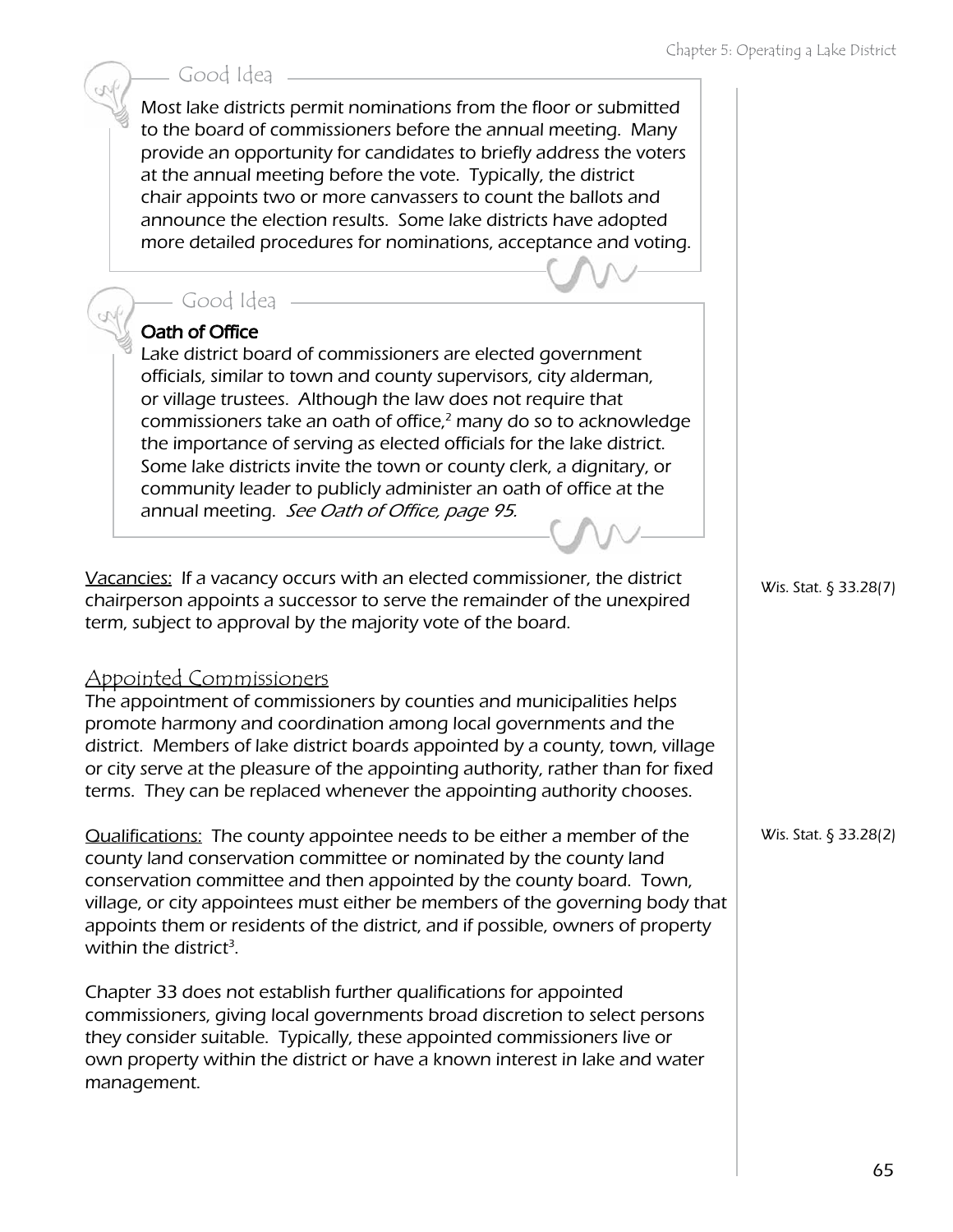|                                                      | Voting: Appointed commissioners have the same voting power on the lake<br>district board as the elected commissioners. However, they are not eligible<br>to vote at the annual meeting unless they qualify as a lake district property<br>owner or elector.                                                             |
|------------------------------------------------------|-------------------------------------------------------------------------------------------------------------------------------------------------------------------------------------------------------------------------------------------------------------------------------------------------------------------------|
| Wis. Stat. § 33.28(7)                                | Vacancies: Vacancies in the offices of appointed commissioners are filled by<br>the appointing city council or village, town or county board.                                                                                                                                                                           |
|                                                      | Officers<br>Immediately following each annual meeting, the board of commissioners<br>is required to meet to elect a chair, secretary and treasurer from the board                                                                                                                                                       |
| Wis. Stat. § 33.29(3)                                | members to serve for one-year terms. Only commissioners may hold these<br>offices.                                                                                                                                                                                                                                      |
|                                                      | Good Idea                                                                                                                                                                                                                                                                                                               |
|                                                      | Lake district boards may create positions such as a recording<br>secretary and bookkeeper, however, these positions are not<br>considered officers and are not voting board members.                                                                                                                                    |
|                                                      | The chairperson presides at all meetings and public hearings held by the                                                                                                                                                                                                                                                |
| Wis. Stat. § 33.29(a)                                | board of commissioners and at the annual and special meetings. The<br>secretary keeps minutes of all meetings of the district and is responsible for                                                                                                                                                                    |
| Wis. Stat. § 33.29(3)(b)                             | the preparation and distribution of meeting notices.                                                                                                                                                                                                                                                                    |
| Wis. Stat. § 33.29(3)(c)<br>Wis. Stat. § 33.30(4)(a) | The treasurer is responsible for the receipt of monies due to the district, the<br>payment of district liabilities upon order of the board of commissioners and<br>for certifying taxes and assessments levied by the annual meeting to the<br>clerks of each town, village or city within the district for collection. |
| Wis. Stat. § 33.28(5)                                | Compensation<br>Commissioners shall be paid actual and necessary expenses that they<br>incur while conducting the business of the district. They may also be paid<br>additional compensation if that compensation is established by the annual<br>meeting.                                                              |
| Wis. Stat. § 33.29<br>Wis. Stat. § 33.28(1)          | Responsibilities<br>The board of commissioners is broadly responsible for the governance of the<br>lake district. Except for powers reserved to the electors and property owners<br>at the annual meeting, all of the powers of the lake district are exercised by<br>the board of commissioners.                       |
|                                                      |                                                                                                                                                                                                                                                                                                                         |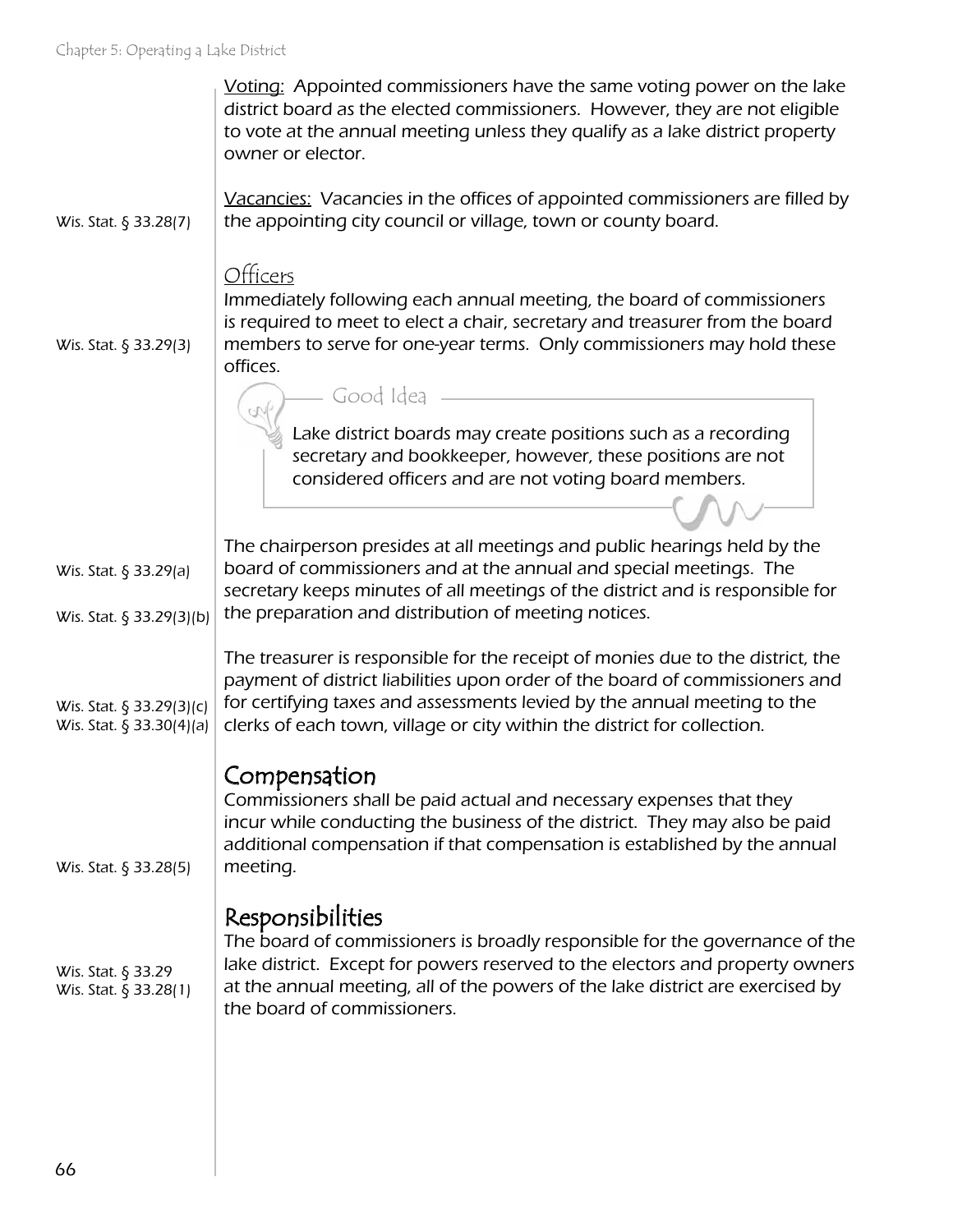#### Powers

The board of commissioners has the specific power to:

- Initiate and coordinate research and surveys for the lake
- Plan lake protection and rehabilitation projects
- Cooperate with other units of government in enacting ordinances as needed.
- Adopt and carry out lake protection and rehabilitation plans
- Maintain liaisons with state government officials involved in lake protection and rehabilitation and provide the Department of Natural Resources with the names and addresses of current commissioners
- Control the fiscal matters of the district, subject to the powers and directives of the electors and property owners at the annual meeting

If the district has been authorized to exercise sanitary district powers or adopt boating ordinances, these powers are generally exercised by the board of commissioners.

#### Duties

The board of commissioners is legally required to carry out specific duties:

- Schedule the annual meeting of the lake district between May 22 and September 8 (unless a majority vote at the previous meeting scheduled a time outside those dates)
- Prepare an agenda and proposed budget for the annual meeting
- Have an audit prepared at the end of each fiscal year for the annual meeting. For more information see Audit, page 75.
- Mail a written notice (including the agenda and proposed budget) of the annual meeting (and any special meetings) at least 14 days in advance to:
	- each owner of property (as listed on the tax roll)
	- each elector whose address can be ascertained with reasonable diligence $4$
	- the Department of Natural Resources<sup>5</sup>
- Conduct the annual meeting (and any special meetings or public hearings). This is the responsibility of the chairperson
- Immediately following the annual meeting, select a chairperson, secretary and treasurer from among the commissioners
- Take charge of the finances of the district, including delivering certified statements by November 1st of any tax levied at the annual meeting to the clerk of each municipality in the district for collection (responsibility of the treasurer)
- Schedule special meetings, if needed
- Appoint persons to fill vacancies in the board as needed (responsibility of the chairperson)
- Meet at least quarterly as a board. The secretary is responsible for posting notices and keeping minutes of board meetings and any hearings held by the board. The chairperson is responsible for presiding at board meetings

Wis. Stat. § 33.29(1) Wis. Stat. § 33.29(2)

Wis. Stat. § 33.29(1)(f) Wis. Stat. § 33.30(1) Wis. Stat. § 33.29(1)(g)

Wis. Stat. § 33.29(2)

Wis. Stat. § 33.30(2)(a)

Wis. Stat. § 33.29(3)

Wis. Stat. § 33.29(3)(c) Wis. Stat. § 33.30(4)(a) Wis. Stat. § 33.305(1)

Wis. Stat. § 33.28(7)

Wis. Stat. § 33.28(6) Wis. Stat. § 33.29(3)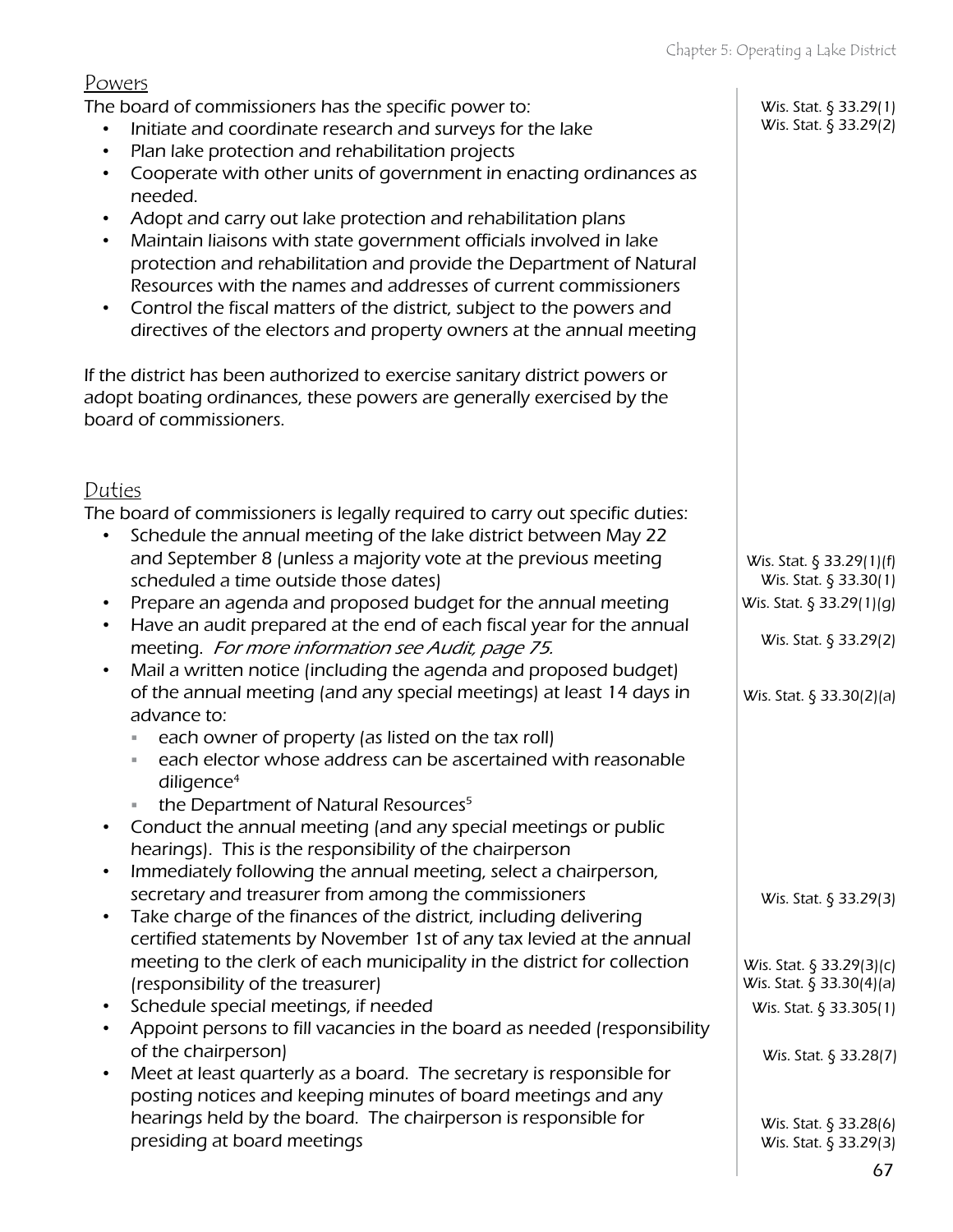| Wis. Stat. § 19.59    | <u>Ethical Standards</u><br>Lake district commissioners are government officials, subject to various<br>laws intended to protect the public interest and ensure accountability.<br>Commissioners should become familiar with Wisconsin laws that regulate the<br>conduct of public officials and government bodies. Like other elected officials,<br>commissioners have a duty to act in the best interest of the district.<br>Lake district commissioners are subject to ethical standards relating to<br>conflicts of interest and other matters under Wisconsin's codes of ethics<br>for local government officials. As local government officials, lake district<br>commissioners are prohibited by Wisconsin law from:<br>taking any action on something in which they, or their immediate family,<br>or an organization with which they are associated, have a substantial<br>financial interest<br>accepting a gift that could be expected to influence their vote, action, or<br>judgment on an issue<br>using their position to obtain financial gain for themselves, their<br>immediate family, or an organization with which they are associated<br>using their position in a way that provides a substantial benefit to<br>$\bullet$<br>themselves, their immediate family, or an organization with which they<br>are associated |
|-----------------------|----------------------------------------------------------------------------------------------------------------------------------------------------------------------------------------------------------------------------------------------------------------------------------------------------------------------------------------------------------------------------------------------------------------------------------------------------------------------------------------------------------------------------------------------------------------------------------------------------------------------------------------------------------------------------------------------------------------------------------------------------------------------------------------------------------------------------------------------------------------------------------------------------------------------------------------------------------------------------------------------------------------------------------------------------------------------------------------------------------------------------------------------------------------------------------------------------------------------------------------------------------------------------------------------------------------------------------------------|
| Wis. Stat. § 33.28(6) | For more detailed information, see section 19.59 of the Wisconsin Statutes.<br><u>Meetings of the Board of Commissioners</u><br>Chapter 33 requires the board of commissioners to meet at least quarterly.<br>The chairperson or any three commissioners may call meetings at other times.                                                                                                                                                                                                                                                                                                                                                                                                                                                                                                                                                                                                                                                                                                                                                                                                                                                                                                                                                                                                                                                   |
|                       | Most decisions and actions of the board of commissioners can be taken<br>by consideration and adoption of motions. If a motion is of considerable<br>importance or length, it may be helpful to put the motion in writing in the<br>form of a resolution. More information on resolutions and motions can be<br>found in Robert's Rules of Order, see www.robertsrules.com or Appendix D.                                                                                                                                                                                                                                                                                                                                                                                                                                                                                                                                                                                                                                                                                                                                                                                                                                                                                                                                                    |
| Wis. Stat. § 33.28(3) | <b>Quorum:</b> Three commissioners constitute a quorum to conduct business on<br>behalf of a five-member board of commissioners. (Although it is not expressly<br>addressed in Chapter 33, lake districts with seven-member boards generally<br>recognize that four members represent a quorum.)                                                                                                                                                                                                                                                                                                                                                                                                                                                                                                                                                                                                                                                                                                                                                                                                                                                                                                                                                                                                                                             |
| Wis. Stat. § 19.85(1) | Notices and Postings: Meetings of the board of commissioners are public<br>meetings, subject to the Wisconsin Open Meetings Law. Among other<br>things, this requires that meetings of the commissioners must be held in a<br>place accessible to the public unless a specific exception authorizes a closed<br>meeting.                                                                                                                                                                                                                                                                                                                                                                                                                                                                                                                                                                                                                                                                                                                                                                                                                                                                                                                                                                                                                     |
|                       | Notice of meetings should include essential information on agenda items.<br>The information needs to be sufficient to allow an individual to understand<br>the issue and decide whether or not they want to attend the meeting.                                                                                                                                                                                                                                                                                                                                                                                                                                                                                                                                                                                                                                                                                                                                                                                                                                                                                                                                                                                                                                                                                                              |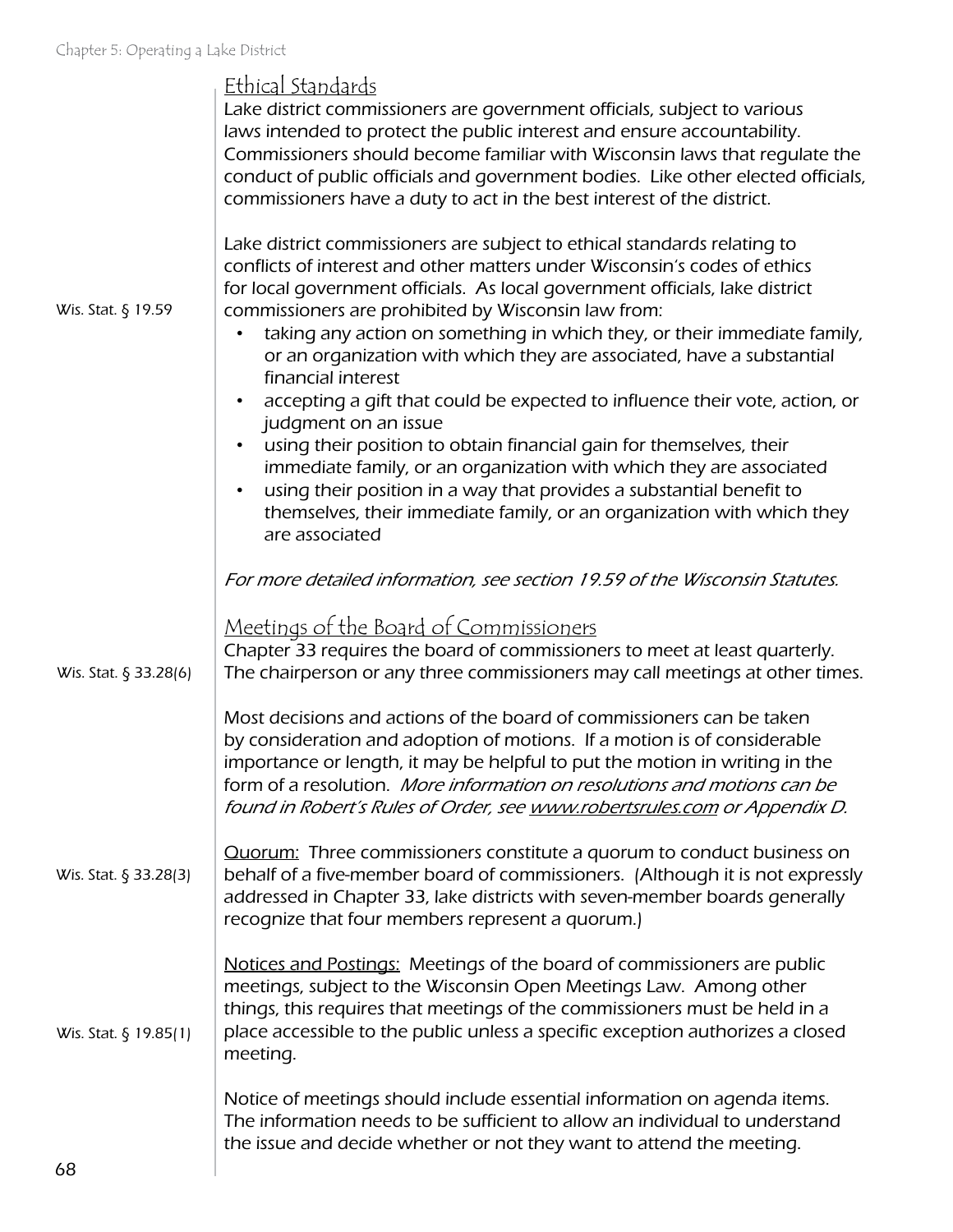| Notice should be posted at least 24 hours before the meeting in three<br>locations likely to be seen by the general public. (Alternatively, the board of<br>commissioners may give notice by paid publication in a news medium likely<br>to give notice in the area, such as the local newspaper.) In addition, the<br>secretary must mail copies of the notices to any media source that requests<br>them. For more detailed information on the open meetings law, see sections<br>19.81-19.98 of the Wisconsin Statutes and the Attorney General's Open<br>Meetings Law Compliance Guide found at www.doj.state.wi.us. |                                             |
|--------------------------------------------------------------------------------------------------------------------------------------------------------------------------------------------------------------------------------------------------------------------------------------------------------------------------------------------------------------------------------------------------------------------------------------------------------------------------------------------------------------------------------------------------------------------------------------------------------------------------|---------------------------------------------|
| While the open meetings law grants citizens the right to attend and observe<br>meetings of the board of commissioners, it does not grant citizens a right<br>to participate in those meetings. The board is free to determine for itself<br>whether to allow citizen participation, however, most boards allow some time<br>for public comment during the board of commissioner meetings.<br>Any committees established by the board of commissioners are also subject to<br>open meetings law requirements.                                                                                                             |                                             |
| Records: The records of the board of commissioners are public records,<br>subject to the Wisconsin Public Records Law. That law generally requires<br>that the district promptly provide a requester with any record in the<br>commissioners' possession relating to the district's activities, subject to narrow<br>exceptions.                                                                                                                                                                                                                                                                                         |                                             |
| The secretary is required to keep minutes for each meeting including a record<br>of motions and votes. All records of the district must be available for public<br>inspection. For more detailed information on the public records law, see<br>sections 19.31 - 19.39 of the Wisconsin Statutes and the Attorney General's<br>Public Records Law Compliance Outline found at www.doj.state.wi.us.                                                                                                                                                                                                                        | Wis. Stat. § 19.88(3)<br>Wis. Stat. § 19.21 |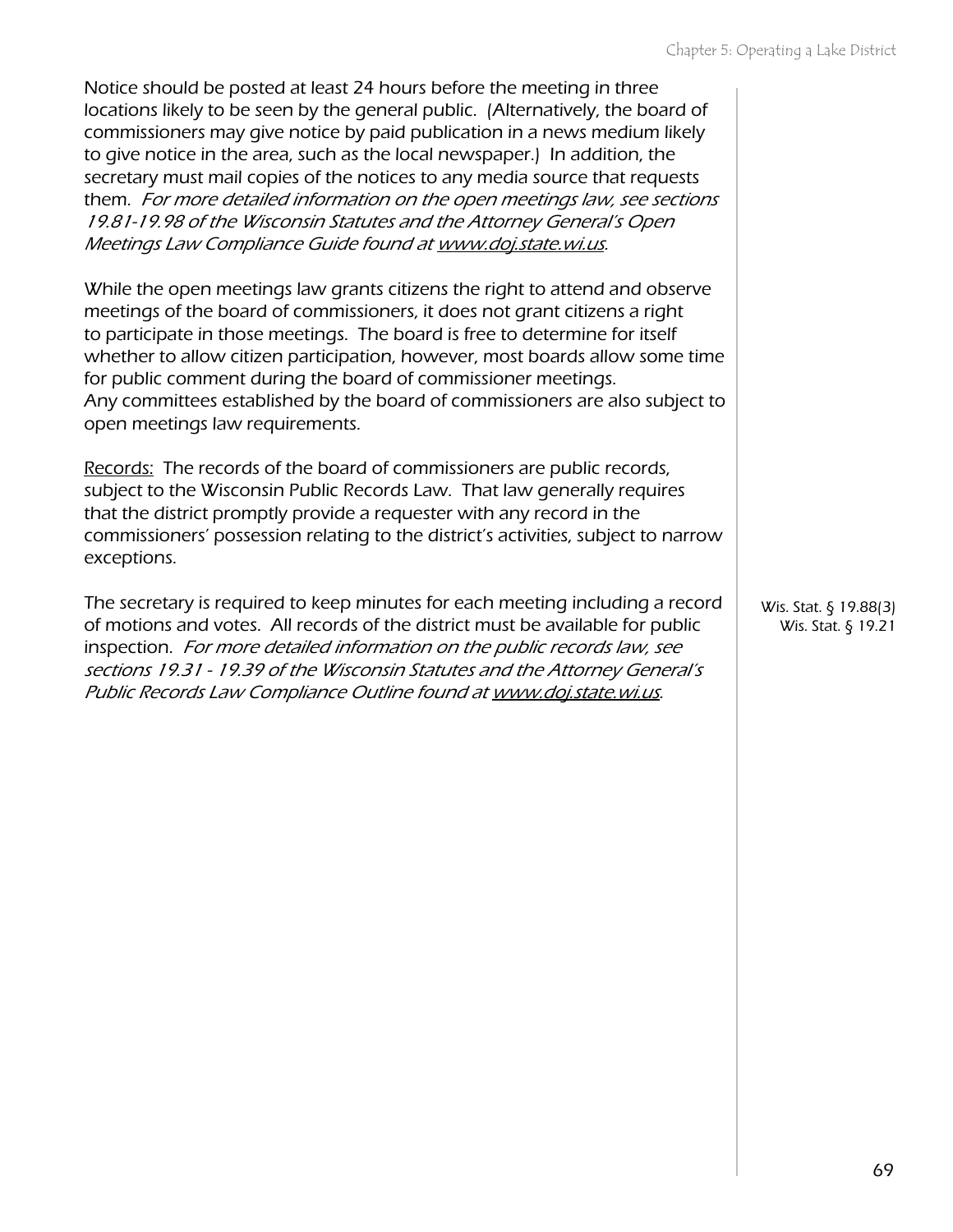# Annual Meetings

| Wis. Stat. § 33.30(1)                                                                    | Every lake district, regardless of how it was formed, must hold an annual<br>meeting of electors (resident voters) and property owners. The first such<br>meeting must be held between May 22 and September 8. Subsequent<br>annual meetings must be held during the same time period, unless the<br>preceding annual meeting sets a different date. The statutes do not specify<br>the location of the meeting; however, meetings should be held in an<br>accessible public place.                                                                                                                                                                                                                           |
|------------------------------------------------------------------------------------------|---------------------------------------------------------------------------------------------------------------------------------------------------------------------------------------------------------------------------------------------------------------------------------------------------------------------------------------------------------------------------------------------------------------------------------------------------------------------------------------------------------------------------------------------------------------------------------------------------------------------------------------------------------------------------------------------------------------|
| Wis. Stat. § 33.29(3)(a)                                                                 | The chairperson of the board of commissioners presides at the annual<br>meeting, all special meetings, and any public hearings held by the board.                                                                                                                                                                                                                                                                                                                                                                                                                                                                                                                                                             |
|                                                                                          | Most districts use Robert's Rules of Order for running meetings and<br>conducting deliberations. Some districts have adopted bylaws or rules of<br>procedure in addition to Chapter 33; others just use Chapter 33 as their<br>guide. Bylaws are not required, but compliance with Chapter 33 is essential.<br>For more information see Bylaws, page 82.                                                                                                                                                                                                                                                                                                                                                      |
| Wis. Stat. § 33.30(2)(a)                                                                 | Notice<br>The district secretary is responsible for preparing and mailing written notice<br>of the annual meeting at least 14 days in advance of the meeting to all district<br>property owners and electors. The district is required to use "reasonable<br>diligence" to ascertain mailing addresses. As an alternative to mailing<br>notice to the electors, the district may publish notice of the meeting in two<br>successive issues of the local newspaper (known as a Class 2 notice <sup>6</sup> ).                                                                                                                                                                                                  |
| Wis. Stat. $\S$ 33.30(2)(a)                                                              | The district is also required to mail notice of the annual meeting to the<br>Wisconsin Department of Natural Resources. <sup>7</sup>                                                                                                                                                                                                                                                                                                                                                                                                                                                                                                                                                                          |
|                                                                                          | To comply with Wisconsin open meetings law requirements, the district<br>should also post the meeting notice at least 24 hours before the annual<br>meeting in three locations likely to be seen by the general public.<br>(Alternatively, the district may give notice by paid publication in a news<br>medium likely to give notice in the area, such as a local newspaper.) In<br>addition, the secretary must mail copies of the notice to any media source<br>that requests them. For more detailed information on the open meetings<br>law, see section 19.81-19.98 of the Wisconsin Statutes and the Attorney<br>General's Open Meetings Law Compliance Guide found at www.doj.state.<br><u>WI.US.</u> |
| Wis. Stat. § 19.84<br>Wis. Stat.<br>§ 33.30(2m)(b)<br>Wis. Stat.<br>§ 33.30(2m)(a)<br>70 | Notice of the meeting must include the:<br>time<br>date<br>place<br>agenda, which includes a list of each item proposed for consideration at<br>the meeting /see Agenda, page 71/<br>proposed annual budget /see Budget, page 74)                                                                                                                                                                                                                                                                                                                                                                                                                                                                             |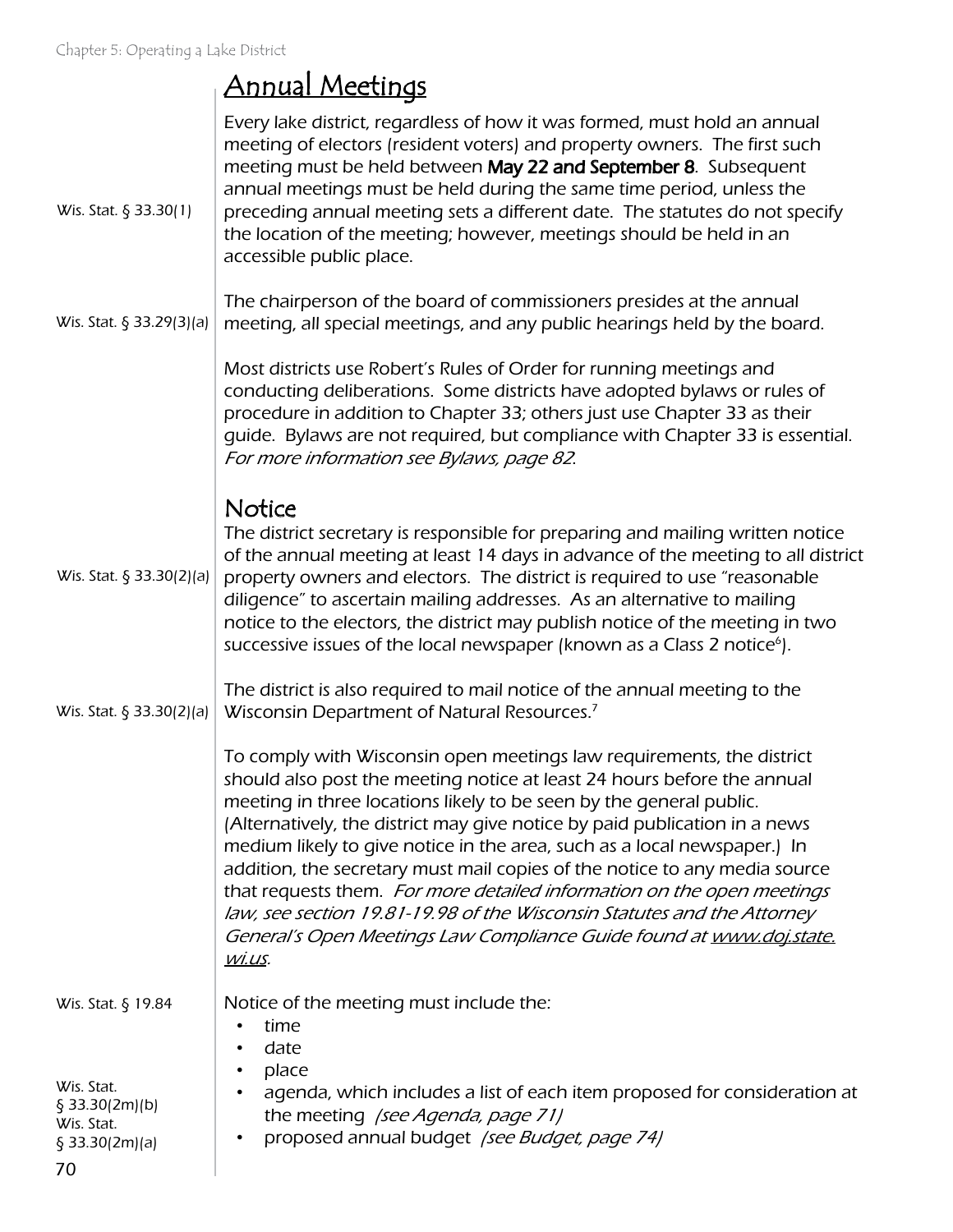## Agenda

It is the board of commissioners' responsibility to develop the agenda for the annual meeting. The agenda should include essential information on items that may require action. That information needs to be sufficient to allow an individual to understand the issue and decide whether or not they need to attend the meeting to voice their opinion and vote.

Typically an agenda will include such items as:

- 1. Call meeting to order
- 2. Approve minutes of last year's annual meeting
- 3. Chairperson and committee reports
- 4. Treasurer's report
- 5. Presentation and submission of the annual audit
- 6. Report on/consideration of projects or other actions *(list specific items*) and what is being proposed)
- 7. Review and consider approval of proposed budget (see Budget, page 74)
- 8. Consider approval of corresponding tax levy
- 9. Election of commissioners
- 10. Old business (no action can be taken unless specific items are listed)
- 11. New business *(no action can be taken unless specific items are listed)*
- 12. Adjourn meeting

Unless an item has been specifically listed on the agenda, no action can be taken on that issue at the annual meeting. However, discussion and advisory voting (if deemed appropriate) can occur.

- Key Point -

Certain items require specific notices on the annual meeting agenda:

- Any authorization to borrow money
- Any proposal to dissolve the district
- Any items proposed for consideration at the annual meeting that are submitted by a petition to the board at least 30 days before the annual meeting, signed by at least 20% of the number of parcels in the district (provided the item relates to an issue that is within the district's authority)

#### Actions

#### Required Actions

The lake district law requires that the electors and property owners at the annual meeting:

- 1. Conduct an election to fill vacancies in the positions of elected commissioners by secret ballot (except where the town board, village board or city council serves as the district's board of commissioners) /See Elections, page 64), and
- 2. Approve a budget for the coming year *(See Budget, page 74)*

Wis. Stat. § 33.31(4) Wis. Stat. § 33.35

> Wis. Stat. § 33.30(2m)(c)

> > Wis. Stat. § 33.30(3)(a) Wis. Stat. § 33.30(3)(b)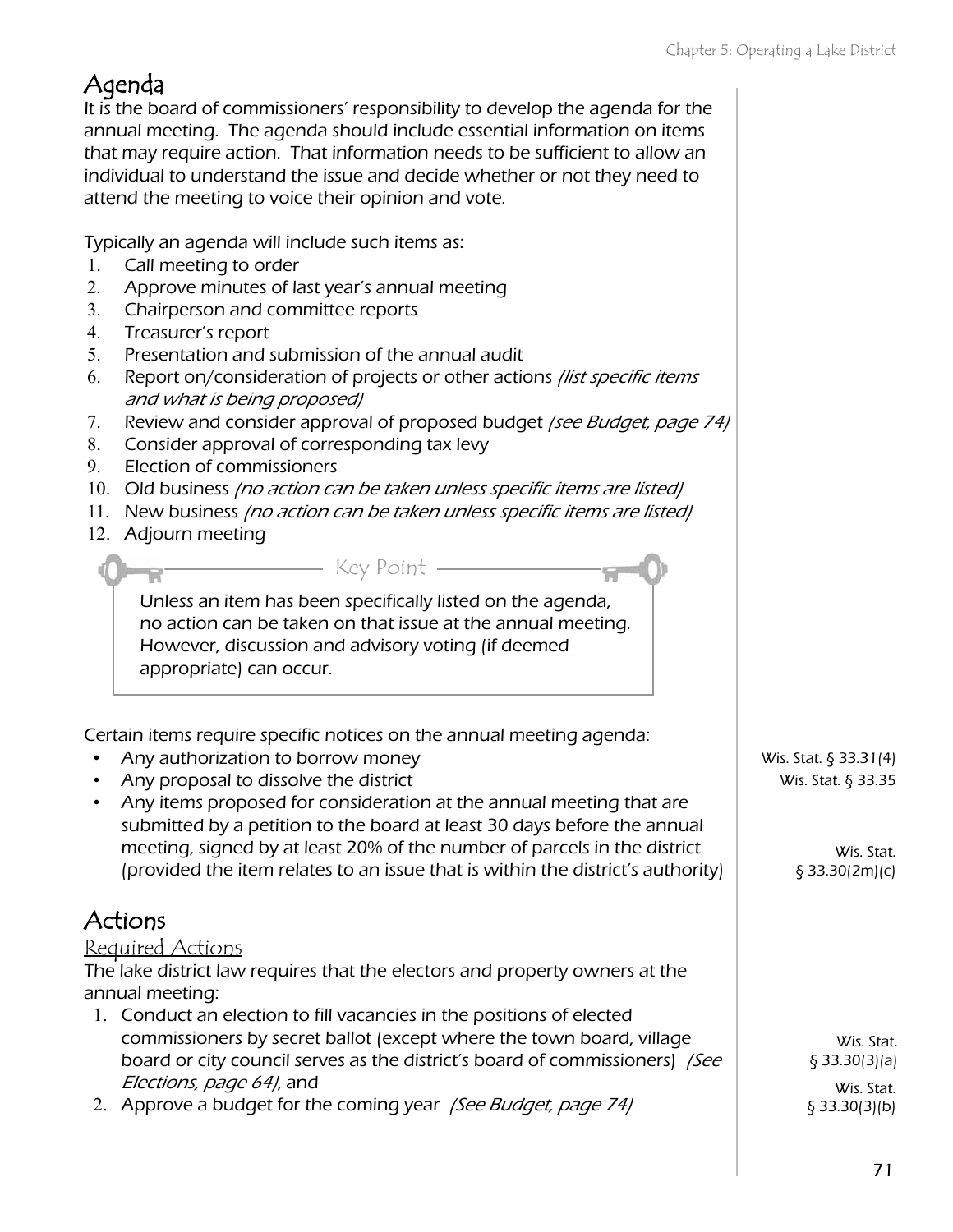| Criduct D: Operating a Lake District<br>Wis. Stat. $\S$ 33.30(4)(a)<br>Wis. Stat. § 33.31(4)<br>Wis. Stat. $\oint$<br>33.28(2m)(a)<br>Wis. Stat. § 33.22(3)(b)<br>Wis. Stat. § 33.22(4r)<br>Wis. Stat. $\S$ 33.30(4)(d)<br>Wis. Stat. § 33.30(4)(c)<br>Wis. Stat. § 33.30(1)<br>Wis. Stat. § 33.35 | <u> Additional Actions</u><br>In addition to these required actions, the electors and property owners at the<br>annual meeting are authorized to take any of the following actions:<br>Vote a tax on all taxable property within the district. Except for taxes<br>levied to repay debt, and for "capital costs," the annual meeting may not<br>levy a tax up to 2.5 mills (\$2.50 per \$1,000 of equalized value of property)<br>Approve borrowing<br>Permanently increase the number of elected members of the board of<br>commissioners from three to five<br>Authorize the assumption of sanitary district powers <sup>8</sup><br>٠<br>Appropriate money for the conservation of natural resources or for<br>$\bullet$<br>payment to a nonprofit organization for the conservation of natural<br>resources within the district or beneficial to the district<br>Create a non-lapsible fund to finance specifically identified capital costs<br>and for maintenance of capital equipment<br>Establish any compensation to be paid to the district board of<br>٠<br>commissioners<br>Change the annual meeting date<br>Dissolve the district |
|----------------------------------------------------------------------------------------------------------------------------------------------------------------------------------------------------------------------------------------------------------------------------------------------------|------------------------------------------------------------------------------------------------------------------------------------------------------------------------------------------------------------------------------------------------------------------------------------------------------------------------------------------------------------------------------------------------------------------------------------------------------------------------------------------------------------------------------------------------------------------------------------------------------------------------------------------------------------------------------------------------------------------------------------------------------------------------------------------------------------------------------------------------------------------------------------------------------------------------------------------------------------------------------------------------------------------------------------------------------------------------------------------------------------------------------------------------|
|                                                                                                                                                                                                                                                                                                    | Key Point -<br>These discretionary powers may only be used by the electors<br>and property owners. These actions cannot be taken by the<br>board of commissioners without authorization by the electors<br>and property owners at the annual meeting or a special<br>meeting.<br>Good Idea<br>Most decisions and actions at the annual meeting can be                                                                                                                                                                                                                                                                                                                                                                                                                                                                                                                                                                                                                                                                                                                                                                                          |
| Wis. Stat. § 33.22(3)(b)                                                                                                                                                                                                                                                                           | accomplished by consideration and adoption of motions.<br>If a motion is of considerable importance or length, it may<br>be helpful to put the motion in writing in the form of a<br>resolution. Some actions, such as the adoption of sanitary<br>district powers, require adoption of a resolution. More<br>information on resolutions and motions can be found in<br>Robert's Rules of Order (see www.robertsrules.com or<br>Appendix D).                                                                                                                                                                                                                                                                                                                                                                                                                                                                                                                                                                                                                                                                                                   |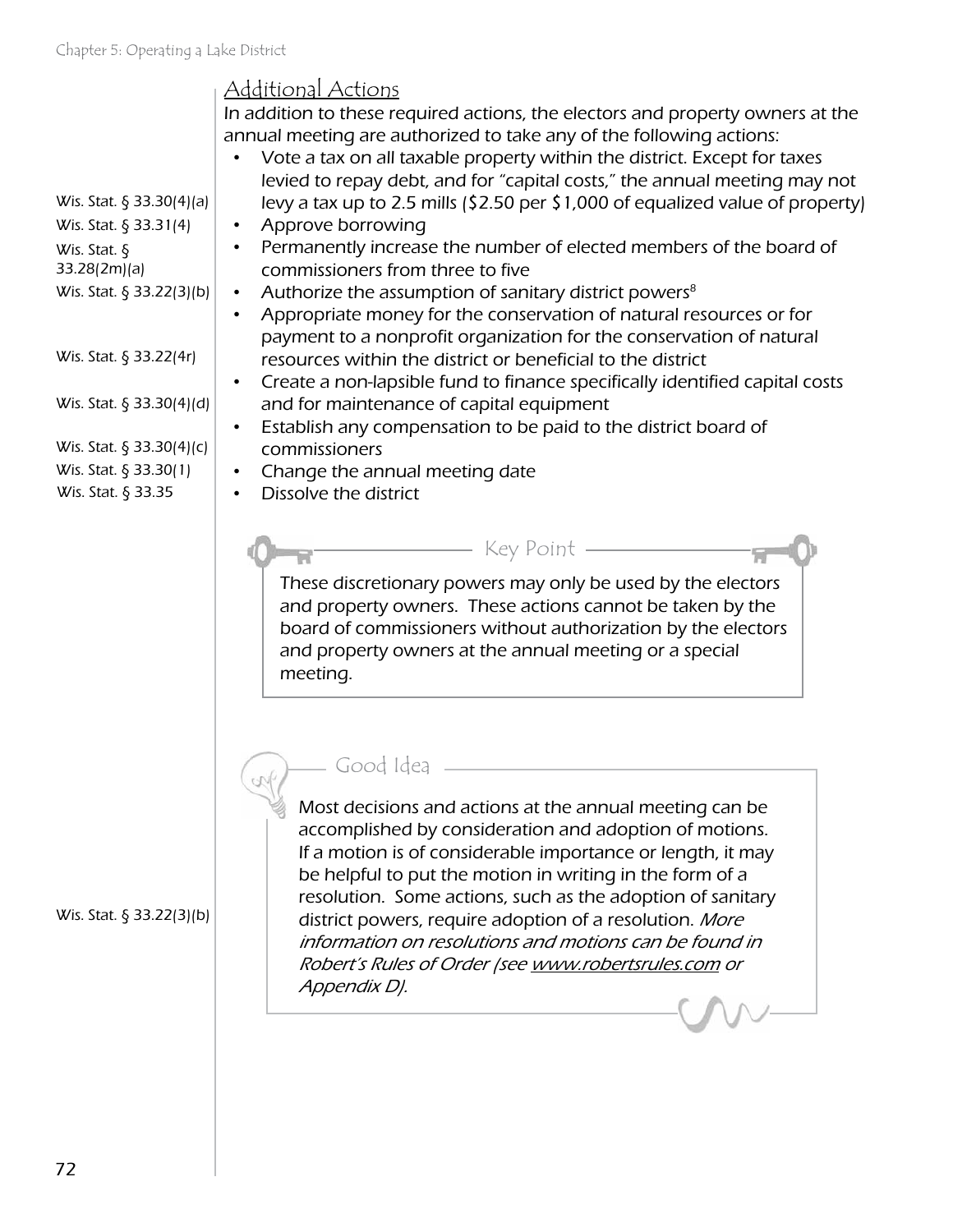| wher or property within the district.<br>person whose name appears as an owner of real property on the                                                                                                                                                                                                                                                                                                                                                                                                                                                                                                                                                                                                                                                                                                                                                                                                                                                                                                                                                                                                                                                                       |       |
|------------------------------------------------------------------------------------------------------------------------------------------------------------------------------------------------------------------------------------------------------------------------------------------------------------------------------------------------------------------------------------------------------------------------------------------------------------------------------------------------------------------------------------------------------------------------------------------------------------------------------------------------------------------------------------------------------------------------------------------------------------------------------------------------------------------------------------------------------------------------------------------------------------------------------------------------------------------------------------------------------------------------------------------------------------------------------------------------------------------------------------------------------------------------------|-------|
| x roll <sup>10</sup><br>person who owns title to real property even though the person's<br>ime does not appear on the tax roll (i.e. a spouse)<br>person who is the official representative, officer or employee<br>ithorized to vote on behalf of a trust, foundation, corporation,<br>sociation or other organization owning real property in the district                                                                                                                                                                                                                                                                                                                                                                                                                                                                                                                                                                                                                                                                                                                                                                                                                 |       |
| <u>ing Qualifications for Property Owners</u><br>o determine the qualifications of property owners for voting<br>the district should obtain a copy of the tax roll and have it available<br>nual meeting. Eligible voters can be checked off as they arrive and<br>blored card or other identification to indicate their qualification<br>ersons whose names appear on the tax roll are qualified to vote.<br>is not named on the tax roll, it is up to that person to provide<br>to the district that he or she is an owner of property or a designated<br>ative of an organizational property owner. Wisconsin law does<br>what evidence of ownership is sufficient for a person not named<br>roll or for an official representative of an organization. Some lake<br>guire prospective voters who are not named on the tax roll to<br>ther: (1) a copy of a deed indicating ownership of the property; or<br>r on the stationery of an organization owning property which clearly<br>s the person to vote on behalf of that organization. Notification of<br>t's policy regarding proof of eligibility to vote should be included in<br>of the annual or special meeting. |       |
| <u>)etails</u><br>ified voter is entitled to cast one vote at the annual meeting.<br>p of more than one parcel of real estate within the district does not<br>owner to more than one vote. Corporations, governmental bodies<br>organizational owners are treated as single owners with one vote.                                                                                                                                                                                                                                                                                                                                                                                                                                                                                                                                                                                                                                                                                                                                                                                                                                                                            |       |
| oners appointed by the county or town/village/city are eligible to<br>e annual meeting only if they qualify as lake district property owners<br>s.                                                                                                                                                                                                                                                                                                                                                                                                                                                                                                                                                                                                                                                                                                                                                                                                                                                                                                                                                                                                                           | W     |
| 3 does not specify voting procedures such as a voice vote or show<br>except that:<br>ons of commissioners must be done by secret ballot                                                                                                                                                                                                                                                                                                                                                                                                                                                                                                                                                                                                                                                                                                                                                                                                                                                                                                                                                                                                                                      | \X/ic |

## Voting

#### Who Can Vote?

To vote at annual meetings of the lake district, a voter must be a U.S. citizen over 18 years of age who is either:

- 1. An elector (a qualified voter who resides in the district)<sup>9</sup>
- 2. An owner of property within the district
	- A person whose name appears as an owner of real property on the tax
	- A person who owns title to real property even though the person's name does not appear on the tax roll (i.e. a spouse)
	- A person who is the official representative, officer or employee authorized to vote on behalf of a trust, foundation, corporation, association or other organization owning real property in the district

#### Determin

In order to purposes, at the ann given a co to vote. P If a persor evidence representa not define on the tax districts re provide ei (2) a letter authorizes the district the notice

#### <u>Voting D</u>

Each qual Ownershi entitle the and other

Commissio vote at the annual meeting only if they qualify as lake district property owners or electors.

Chapter 3 of hands.

- Elections of commissioners must be done by
- No absentee ballots or proxies are permitted

There is no quorum requirement for the annual meeting.

Wis. Stat. § 33.01(9)(ar) Wis. Stat. § 33.30(3)

> Wis. Stat. § 33.01(9)(ar)(1) Wis. Stat. § 33.01(9)(ar)(2)

> Wis. Stat. § 33.01(9)(ar)(3)

Wis. Stat. § 33.01(9)(ar) Wis. Stat. § 33.30(3)

Wis. Stat. § 33.30(2)(b) Wis. Stat. § 33.30(3)(a)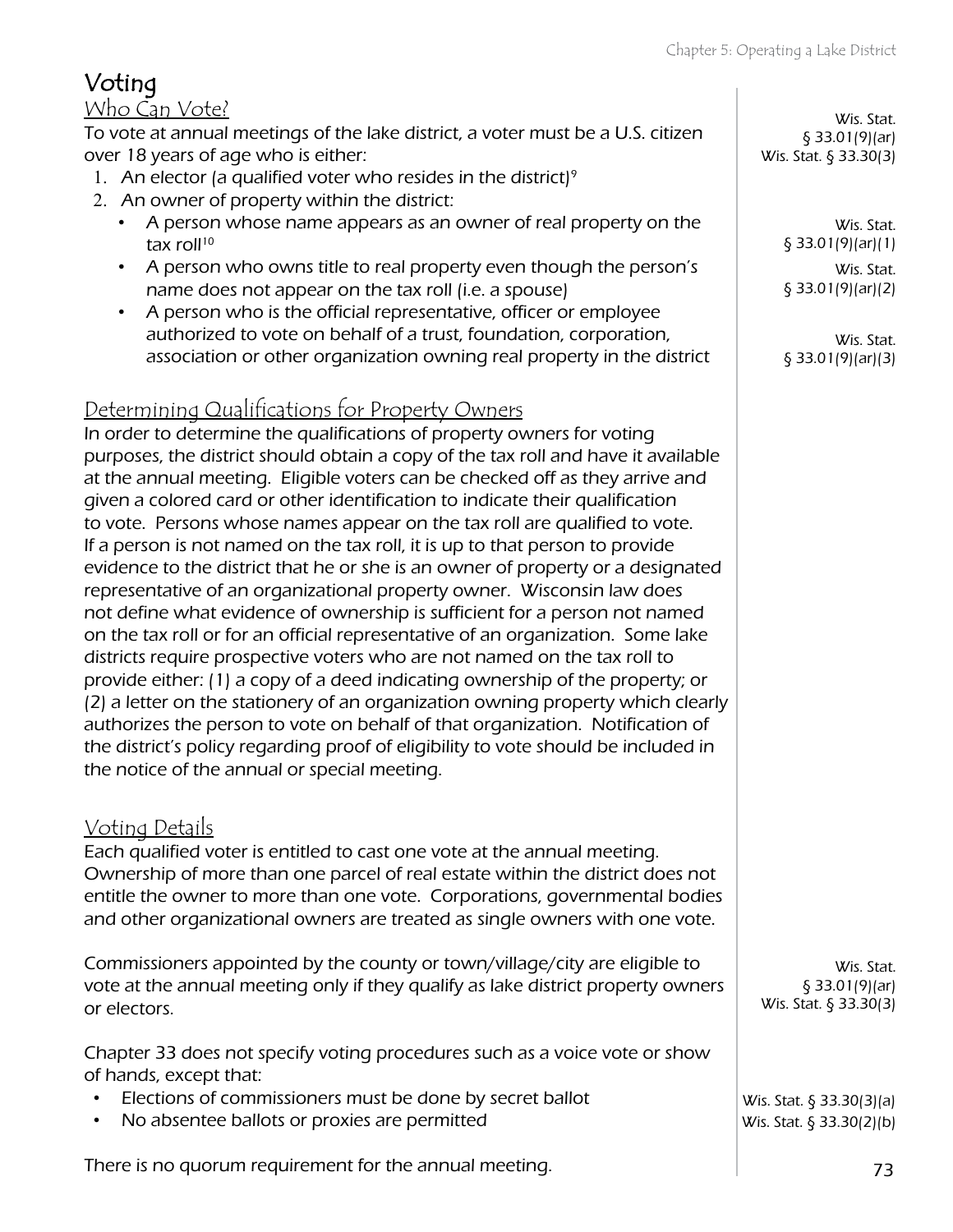## Special Meetings

Wis. Stat. § 33.305(3)

In addition to the annual meeting, the electors and property owners may conduct business at special meetings. Any action that can be taken at an annual meeting may be taken at a special meeting, except as follows:

- 1. No motion to consider the dissolution of the district may be taken up at a special meeting
- 2. The annual budget may not be approved at a special meeting (although it may be amended)
- 3. The special meeting may not consider any matter that was resolved during another special meeting held since the previous annual meeting A special meeting may be called at any time by a majority of the board of commissioners. In addition, the board is required to schedule a special meeting if at least 10% of the persons qualified to vote at the annual meeting so request.

Wis. Stat. § 33.305(2) Wis. Stat. § 33.305(4)

Wis. Stat. § 33.305(1)

Notice and voting requirements for special meetings are the same as for annual meetings.

# Budget and Financing

The management activities undertaken by Wisconsin lake districts vary widely. Some focus chiefly on water quality monitoring and educational efforts carried out through the efforts of lake district commissioners and volunteers. Other lake districts, especially those that collect solid waste and recyclables or operate public sewer or water systems, require paid staff or contractors. Even volunteer-operated lake districts sometimes undertake relatively large-scale projects.

## Budget

The lake district board of commissioners is responsible for the preparation of the proposed annual budget. Typically, the treasurer prepares the proposed budget as recommended by the board so it can be included in the meeting notice. See Appendix F for a sample lake district budget.

The proposed annual budget presented to the annual meeting must include all of the following: Wis. Stat. § 33.29(1)(g)

- The actual revenues and expenditures for the preceding year
- The actual revenues and expenditures for at least the first six months of the current year. (If the annual meeting is held before July 1, the lake district should show revenues and expenses to a date as close as possible to the date the notice of the annual meeting is mailed)
- The estimated revenues and expenditures for the balance of the current year
- A list of all existing indebtedness and all anticipated revenue from all sources for the ensuing year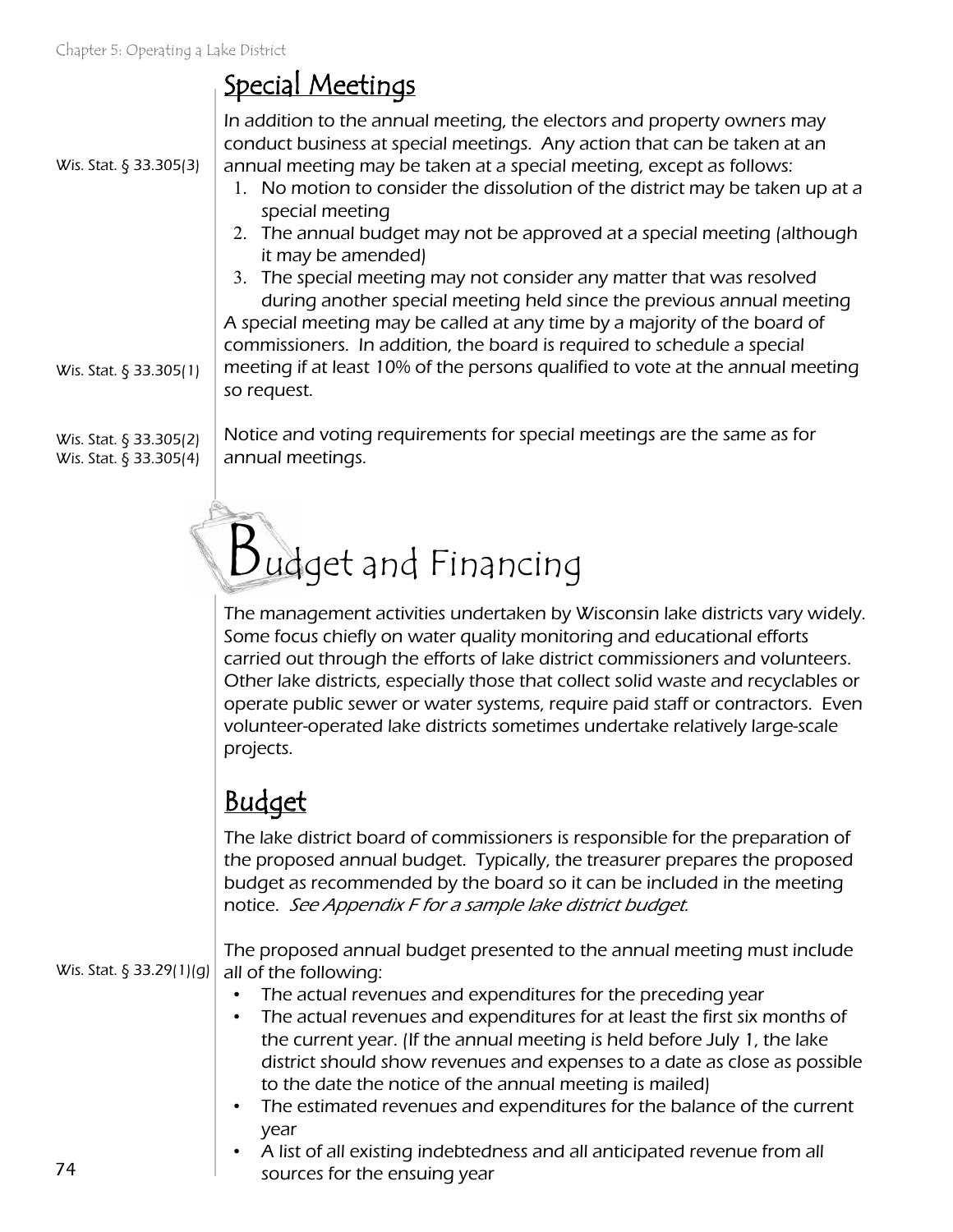| A list of all proposed appropriations for each department, activity and<br>$\bullet$<br>reserve account for the ensuing year<br>For informational purposes by fund, all anticipated unexpended or<br>$\bullet$                                                                                                                                                                                                                                                                                                                    |                                                 |
|-----------------------------------------------------------------------------------------------------------------------------------------------------------------------------------------------------------------------------------------------------------------------------------------------------------------------------------------------------------------------------------------------------------------------------------------------------------------------------------------------------------------------------------|-------------------------------------------------|
| unappropriated balances and surpluses                                                                                                                                                                                                                                                                                                                                                                                                                                                                                             |                                                 |
| The statutes also require that the budget specify any item with a cost to the<br>district in excess of \$10,000 and separately identify capital costs and costs of<br>operation of the district.                                                                                                                                                                                                                                                                                                                                  | Wis. Stat. § 33.30(3)(b)                        |
| Capital costs - the costs of acquiring equipment and other capital<br>assets, including sewerage system capital costs, for a program<br>undertaken by the lake district.                                                                                                                                                                                                                                                                                                                                                          | Wis. Stat. § 33.01(1c)                          |
| Costs of operation of the district - all costs of a program<br>undertaken under section 33.001 to 33.37 of the Wisconsin<br>Statutes, except capital costs.                                                                                                                                                                                                                                                                                                                                                                       | Wis. Stat. § 33.01(1g)                          |
| The electors and property owners may propose, consider and vote on<br>amendments to the budget before approving the budget. However, the<br>authority of the annual meeting to amend the budget is limited. For example,<br>the electors and property owners may not eliminate a mandatory portion of<br>the budget, such as an irrepealable tax levied in order to secure repayment<br>of a district debt, or where a payment in the current budget is required by<br>contract.                                                  |                                                 |
| Once the budget has been approved at the annual meeting, amendments<br>may be considered and voted on at a special meeting (see Special Meetings,<br>page 74/. Chapter 33, however, does not specify whether or not lake<br>district commissioners can change the budget without authorization from<br>the electors and property owners. Municipal law suggests that a governing<br>body may change the appropriations by a 2/3rds vote of the board of<br>commissioners, provided a notice has been published 10 days before the | Wis. Stat. § 33.305(a)<br>Wis. Stat. § 65.90(5) |
| vote. Lake district commissioners may want to consider potential political<br>ramifications and challenges if they change the budget in a significant way.                                                                                                                                                                                                                                                                                                                                                                        |                                                 |
| Good Idea<br>The statutes do not specify the date a lake districts budget should<br>start. Most lake district budgets operate on the calendar year.<br>Audit                                                                                                                                                                                                                                                                                                                                                                      |                                                 |
| The board is required to have an audit of the financial transactions of the<br>district prepared at the close of each fiscal year. The audit must be presented<br>and submitted to the annual meeting.                                                                                                                                                                                                                                                                                                                            |                                                 |
| Good Idea                                                                                                                                                                                                                                                                                                                                                                                                                                                                                                                         |                                                 |
| The law does not specify further requirements for an audit. Most<br>districts have audits performed by an accounting firm or by an<br>internal committee.                                                                                                                                                                                                                                                                                                                                                                         | Wis. Stat. § 33.29(2)                           |
|                                                                                                                                                                                                                                                                                                                                                                                                                                                                                                                                   | 75                                              |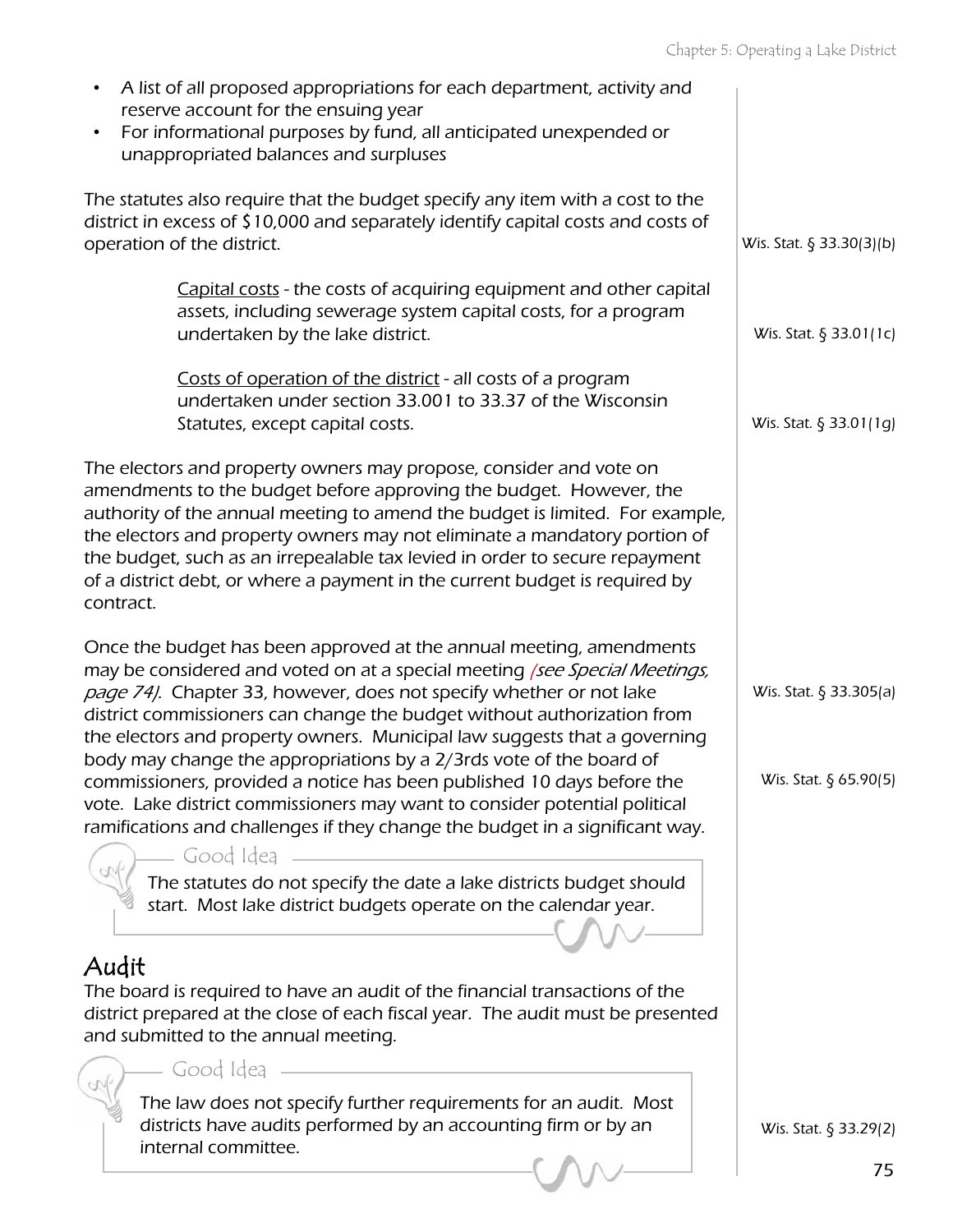## Raising Funds

In order to provide lake districts with the resources they need, the Legislature has authorized them to use a wide variety of funding mechanisms, including general property tax, special charges and assessments, saving and borrowing, grants and gifts. Some projects and activities are funded with a combination of different revenue sources. Some are used only occasionally when largescale capital projects are being undertaken. The discussion that follows focuses on lake districts, but also generally applies to sanitary districts.

#### General Property Tax (Mill Levy)

Lake districts have the power to levy a general property tax on all taxable property within the district. General property taxes are typically used for operating expenses, such as administrative costs (like bookkeeping, printing and postage), lake studies and monitoring and other general government activities. General property taxes are applied as a tax rate that must be uniformly imposed on each taxable parcel within the district.

Wis. Stat. § 33.30(4)(a)

Lake district taxes are capped at the rate of 2.5 mills or \$2.50 per \$1,000 of equalized valuation. This cap applies only to the costs of operation, it does not apply to taxes levied to pay principal and interest on debt. All property subject to general taxes is taxable by the lake district. Public and other property exempt from taxes may not be taxed by a lake district.

General property taxes are apportioned among the municipalities (cities, villages and towns) within the district on the basis of equalized valuation.<sup>11</sup> Each October, the Wisconsin Department of Revenue is required to send each lake district a "certificate of equalized value." This certificate shows the percentage of total assessed value of district property within each city, village and town, as adjusted or "equalized" by the Department of Revenue. The lake district is required to apportion the tax levy to each town, village and city within the district, according to its relative proportion of the district's tax base as shown on the certificate. Prior to the last working day in October, the lake district treasurer is required to deliver a certified statement<sup>12</sup> of the tax to each municipal clerk.

Example: The Blue Lake District includes territory in the Towns of Trout and Bass. The July 4 annual meeting of the District approved an annual budget that included a tax levy of \$30,000. The "Certificate of Equalized Value" provided by the Department of Revenue shows that the equalized value of lake district property within the Town of Trout is \$5,000,000 and that within the Town of Bass is \$10,000,000. On October 15, the district treasurer sends a certified statement to the Trout Town Clerk reporting a lake district tax levy of \$10,000 (or 1/3 of the total amount approved by the annual meeting). The treasurer sends a certified statement to the Bass Town Clerk reporting the district's tax levy within that Town of \$20,000 (or 2/3 of the amount approved by the annual meeting).

The overall tax levy in this case is \$30,000 for \$15,000,000 of equalized valuation, or 2.0 mills.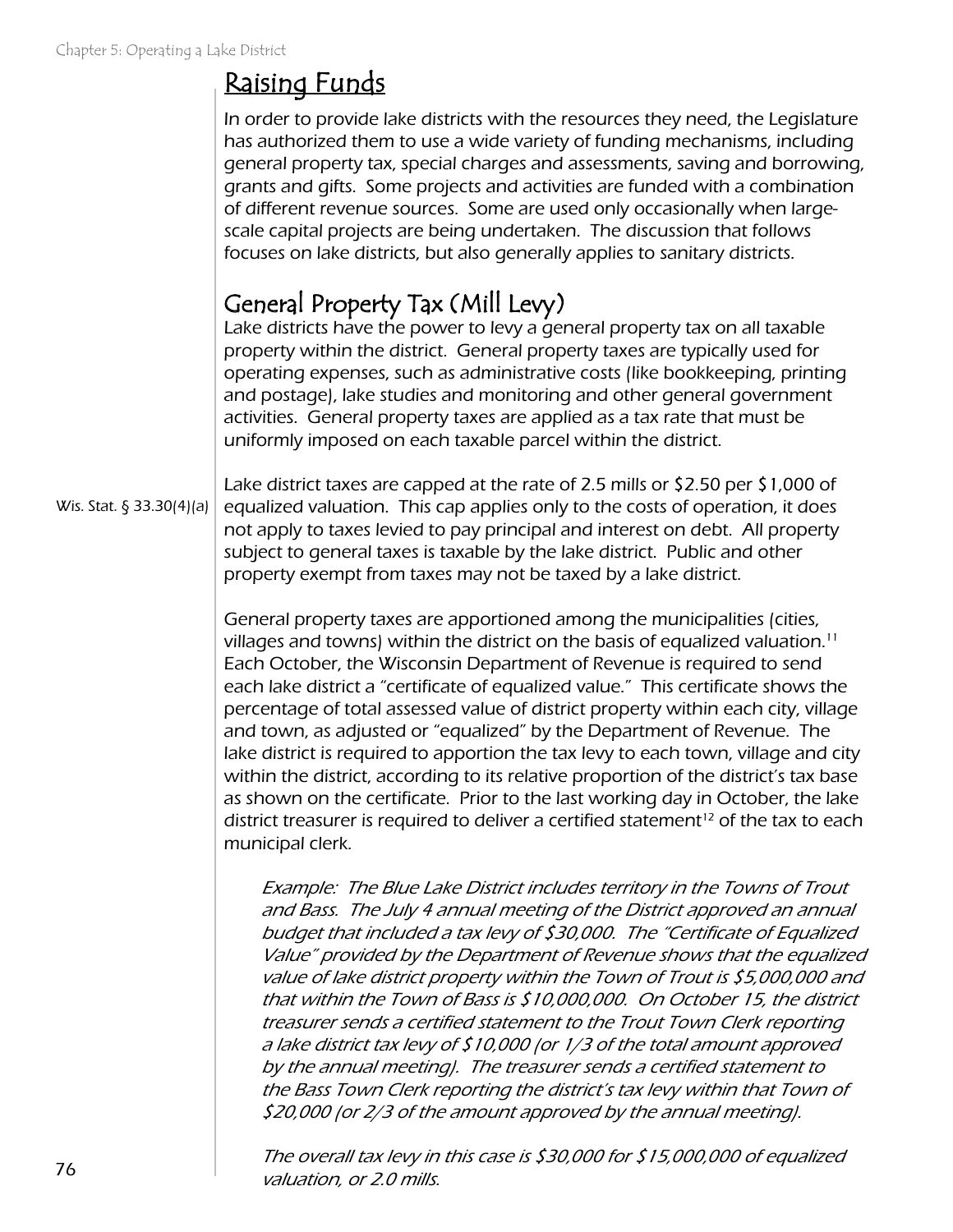| The property tax approved by the annual meeting is included in the tax<br>bills sent out in December by the treasurers of the towns, villages and cities<br>with territory in the district. The taxes are then collected by the municipal<br>treasurers and distributed to the lake district. Taxes collected before January<br>1 are distributed by January 15. Taxes received in the month of January are<br>distributed by February 15. All remaining taxes are paid to the district in the<br>final August 15 settlement date.      | Wis. Stat.<br>§74.23-74.29                       |
|-----------------------------------------------------------------------------------------------------------------------------------------------------------------------------------------------------------------------------------------------------------------------------------------------------------------------------------------------------------------------------------------------------------------------------------------------------------------------------------------------------------------------------------------|--------------------------------------------------|
| Special Charges<br>Lake districts are also authorized to impose special charges for services<br>identified in the annual budget. These special charges are typically used<br>to pay for services that benefit individual properties, such as sewer or<br>water service, aquatic plant harvesting, algae control and garbage pickup.<br>Special charges imposed for sewerage system service are subject to special<br>procedural requirements.                                                                                           | Wis. Stat. § 33.32(5)<br>Wis. Stat. § 66.0821    |
| Lake district special charges may not exceed the rate of \$2.50 per \$1,000 of<br>assessed valuation. This special charge cap applies to the total amount of the<br>special charge as a proportion of the total assessed value of the district, not to<br>the special charge on a particular parcel.                                                                                                                                                                                                                                    | Wis. Stat. § 33.32(5)                            |
| Although special charges may be collected directly by the lake district, most<br>districts certify the special charge to the local municipal treasurers using the<br>process described above so they can be billed and collected with property<br>taxes. The special charges are then collected by the municipal treasurers and<br>the funds paid to the districts through the tax settlement process.                                                                                                                                  | Wis. Stat. § 33.32(5)<br>Wis. Stat. § 66.0627(4) |
| The electors and property owners may specify how special charges are<br>allocated by approving a resolution at the annual meeting or a special<br>meeting. Otherwise, the board of commissioners is responsible for allocating<br>the charges in a manner prescribed by them. The charges can vary from one<br>category of property to another, depending on the benefit or service received.<br>Special charges are often used by districts where lake district services will<br>similarly benefit properties of widely varying value. | Wis. Stat. § 33.32(5)                            |
| Certain activities, like aquatic plant harvesting, provide both general<br>community benefits and special benefits to specific property owners. In these<br>cases, some lake districts finance these activities using a combination of a<br>general tax levy and a special charge on benefited properties.                                                                                                                                                                                                                              |                                                  |
|                                                                                                                                                                                                                                                                                                                                                                                                                                                                                                                                         |                                                  |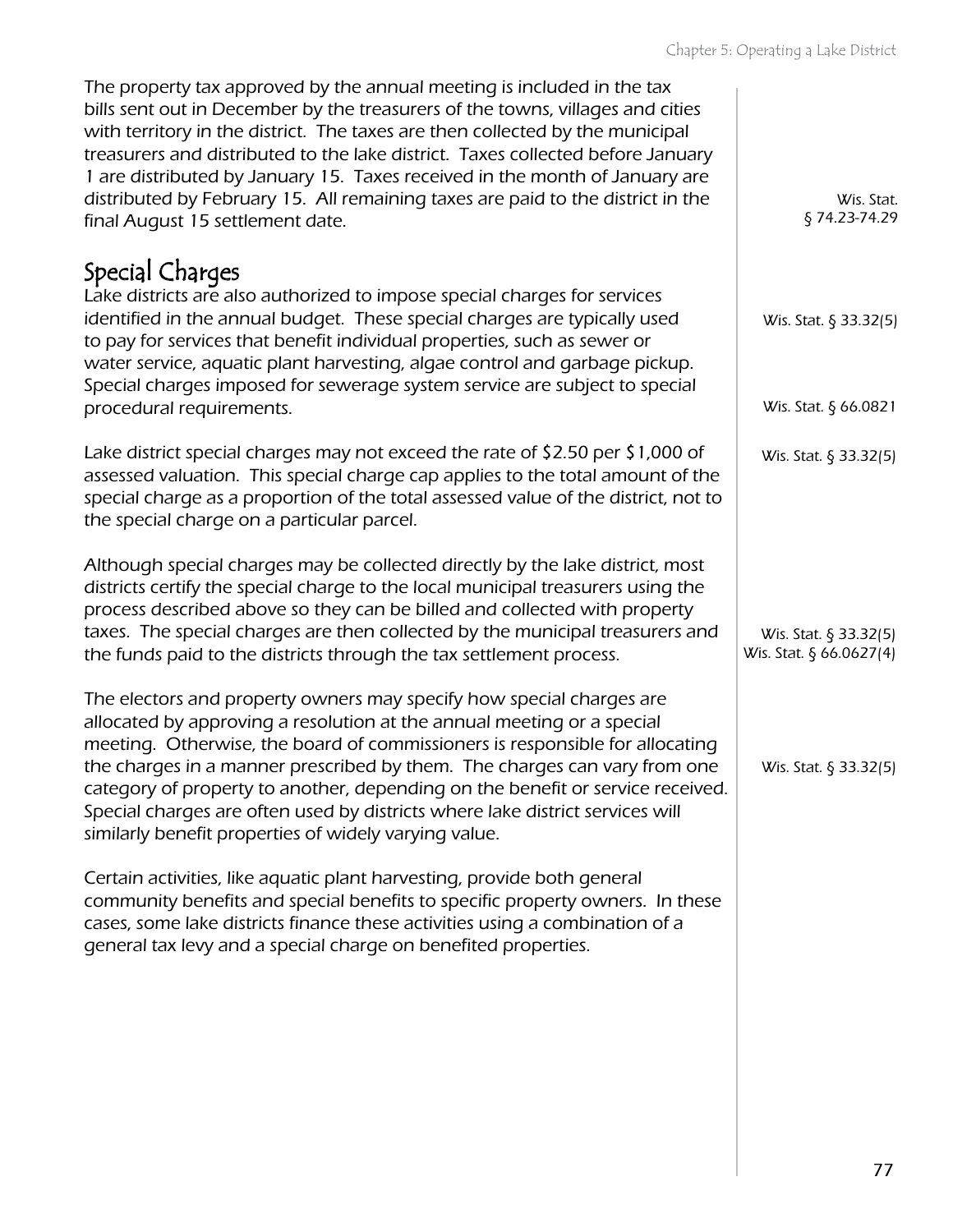#### Special Assessments

Wis. Stat. § 33.32(1) Wis. Stat. § 33.32(2) Wis. Stat. § 60.77(5)(f) Wis. Stat. § 66.0703

Wis. Stat. § 33.32(3) Wis. Stat. § 33.32(1)(b)

Wis. Stat. § 33.32(1)(b)

Special assessments are typically used for larger capital projects. Special assessments may only be levied against benefited property. The procedures for special assessments are quite complex, including required notices, reports and public hearings. Special assessments may be imposed in a lump sum, or may be made payable in up to ten annual installments. Like with special charges, most districts certify special assessments to the local municipal treasurers for collection.



#### How to Assess

After approval of a project at an annual or a special meeting, the board of commissioners determines the local share of the cost of the project and the benefited property to be subject to special assessments. County and municipally-owned real estate within the district may be included, but state and federally owned property within the district is not subject to special assessments. Size, proximity to the lake, present and potential use of the land including zoning regulations and other factors, may be considered in selecting a method of making assessments.

#### Notice of Assessment Wis. Stat. § 33.32(1)(c)

Notice of the assessment must be mailed to every person having an interest in an affected parcel within the lake district. The district is required to use "reasonable diligence" to ascertain mailing addresses. As a practical matter, notice is typically sent to the person(s) whose name appears on the tax roll with instructions to share it with anyone else with an interest in the property.

The notice must include:

- a statement of the assessment
- a location where a report of all the assessments may be reviewed for a period of 30 days
- a date (not more than 3 days after the 30 day review period) when the board of commissioners will hold a hearing on objections to the assessments

The lake district must also publish a notice of the assessment twice in a newspaper of general circulation in the area, which is called a Class 2 notice.13 A report of the assessments must be filed in the county clerk's office.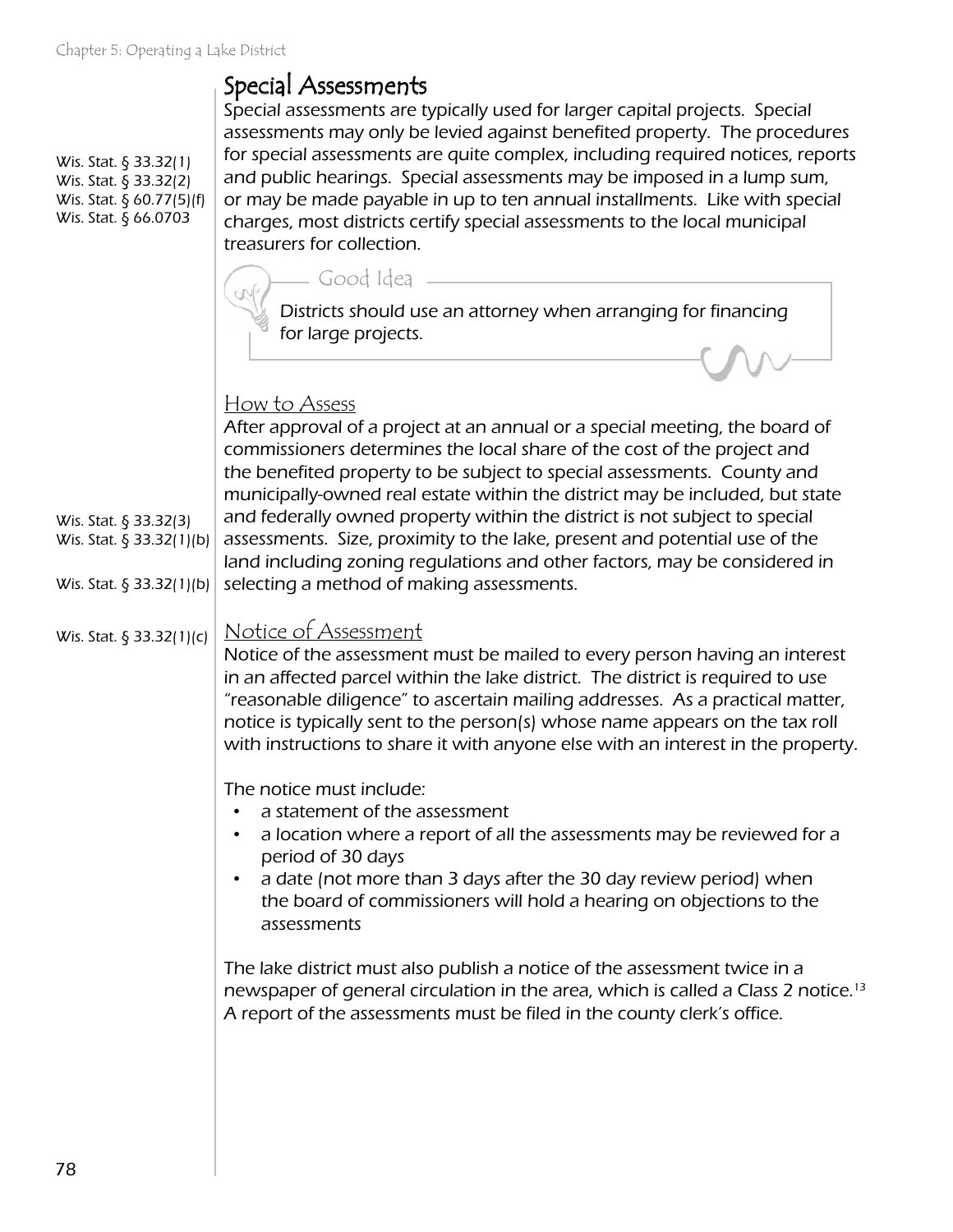| <u>Fiedrifiq</u><br>During the hearing the board of commissioners may review, modify and<br>correct the assessments as they deem appropriate. At the conclusion of the<br>hearing, the board shall make a final determination of the assessments.                                                                                                                                                                                                                                                                                                                                                                                                       |                                                |
|---------------------------------------------------------------------------------------------------------------------------------------------------------------------------------------------------------------------------------------------------------------------------------------------------------------------------------------------------------------------------------------------------------------------------------------------------------------------------------------------------------------------------------------------------------------------------------------------------------------------------------------------------------|------------------------------------------------|
| If, as a result of the hearing, an assessment is increased, additional notice and<br>a new hearing must be provided.                                                                                                                                                                                                                                                                                                                                                                                                                                                                                                                                    | Wis. Stat. § 33.32(d)<br>Wis. Stat. § 33.32(d) |
| <b>Final Notice</b><br>Once a final determination has been made, the lake district secretary must<br>mail a notice specifying the amount of assessment to every person having<br>financial interest in an affected parcel. The secretary must also publish a<br>notice of the final determination once in the local paper (a Class 1 notice <sup>14</sup> ).                                                                                                                                                                                                                                                                                            | Wis. Stat. § 33.32(e)                          |
| <u>Appeal</u><br>Affected persons have 40 days within which to appeal to circuit court.                                                                                                                                                                                                                                                                                                                                                                                                                                                                                                                                                                 | Wis. Stat. § 33.32(1)(f)                       |
| Saving and Borrowing<br>At times, lake districts undertake projects that are simply too large to be<br>funded in a single year. The costs of major projects can be spread out over a<br>longer period if the electors and property owners at the annual meeting vote<br>either to save money for a future purchase or to authorize borrowing.                                                                                                                                                                                                                                                                                                           |                                                |
| <u>Saving for a Future Expense</u><br>Generally, lake districts and other local governments are required to apply<br>any surplus funds they have at the end of the year to the next year's annual<br>budget. Although the law does not permit lake districts to retain surplus<br>funds for general purposes, the annual meeting is authorized to establish a<br>non-lapsible fund in order to finance specifically identified capital costs and for<br>the maintenance of capital equipment.<br>A non-lapsible fund must be established by the annual meeting. However,<br>the board of commissioners may propose a budget that includes creation of a | Wis. Stat. $\S$ 33.30(4)(d)                    |
| non-lapsible fund for consideration at the annual meeting.<br>Wisconsin law regulates the placement of local public funds in depository<br>institutions. Many districts place saved funds in the state's local government<br>pooled investment fund. For more information on saving funds, see<br>www.ost.state.wi.us/home/lgip.htm.                                                                                                                                                                                                                                                                                                                    | Wis. Stat. § 25.50                             |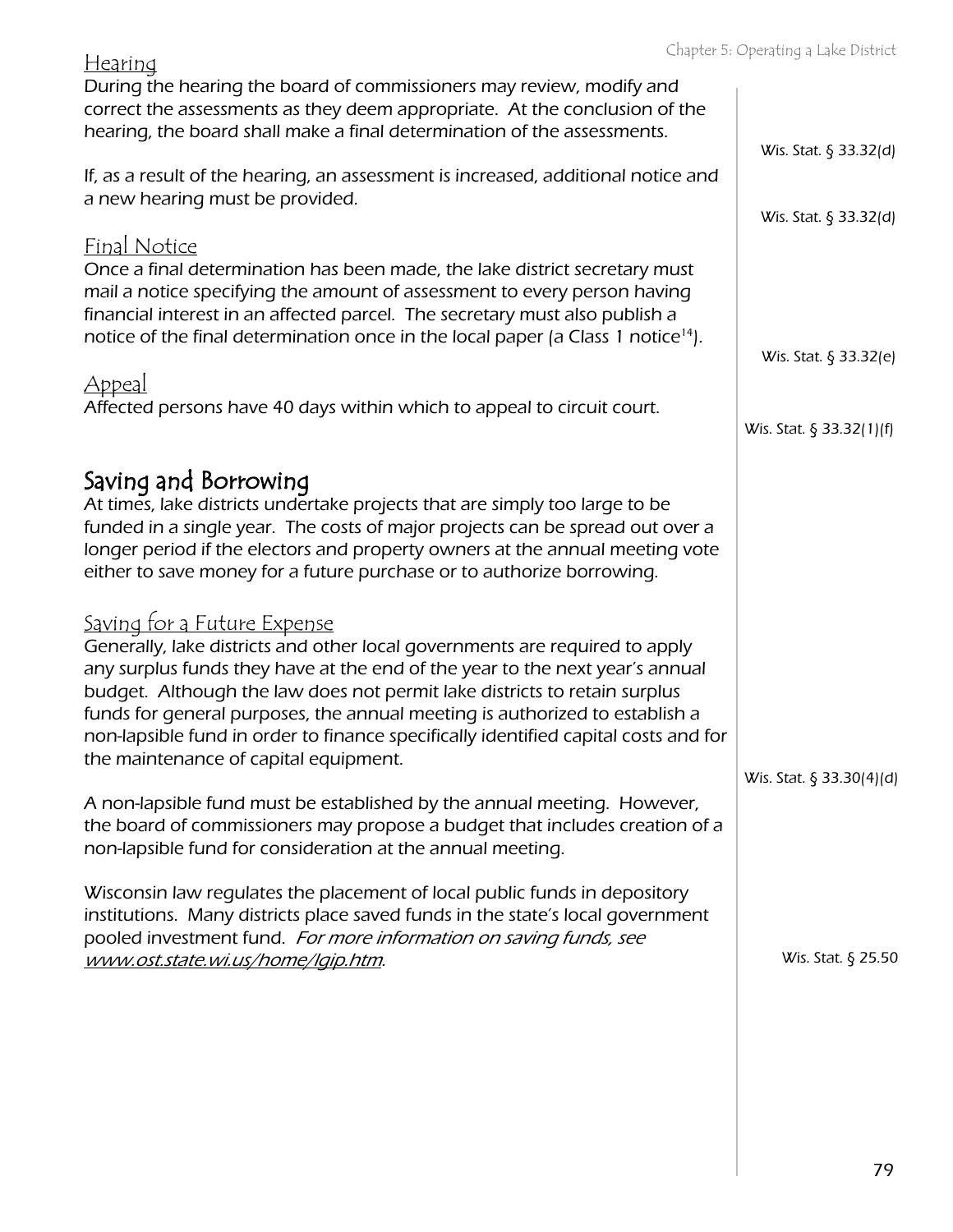| <u>Borrowing</u><br>Lake districts are generally authorized to borrow money and use other<br>municipal financing methods prescribed by law. Whenever a lake district is<br>considering borrowing, notice of the proposed borrowing must appear in the<br>notice of the annual or special meeting at which it will be considered.                                                                                                                                                                                                                                |
|-----------------------------------------------------------------------------------------------------------------------------------------------------------------------------------------------------------------------------------------------------------------------------------------------------------------------------------------------------------------------------------------------------------------------------------------------------------------------------------------------------------------------------------------------------------------|
| Whenever a lake district borrows money, the electors and property owners<br>are required to levy an annual, irrepealable tax to pay the principal and<br>interest on the indebtedness when they are due. Taxes levied to pay debt are<br>not subject to the tax levy limit described above in the general property tax<br>section.                                                                                                                                                                                                                              |
| Like other local governments, lake districts are subject to a debt limit equal to<br>five percent of the equalized valuation of the district.                                                                                                                                                                                                                                                                                                                                                                                                                   |
| Lake districts are authorized to borrow funds from the State Board of<br>Commissioners Public Lands. Many lake districts have borrowed funds from<br>the State Board because it offers attractive interest rates to governments<br>and the application procedure is relatively simple. For more information on<br>borrowing these funds, see www.bcpl.state.wi.us.                                                                                                                                                                                              |
| Lake districts are also authorized to borrow money when in temporary need<br>under the municipal borrowing laws.                                                                                                                                                                                                                                                                                                                                                                                                                                                |
| Grants, Gifts, and Cooperative Agreements<br>There are occasions when lake organizations take on projects or become<br>involved in matters that require more funding than they possess. Grants,<br>gifts, and cooperative agreements are tools that districts may use to raise<br>needed capital or undertake projects.                                                                                                                                                                                                                                         |
| Grants can be used for a wide variety of needs, usually to supplement local<br>funding for projects. Funds are often used for public works projects, but may<br>also be used for educational materials or programs, research, planning, or<br>other projects.                                                                                                                                                                                                                                                                                                   |
| The majority of grants given to Wisconsin lake districts in the 1980s and<br>1990s have been Lake Planning and Lake Protection Grants from the<br>Wisconsin Department of Natural Resources. Lake disticts also receive grant<br>funding from federal agencies like the Environmental Protection Agency<br>(EPA) and other international, state, and private sources. Funding usually<br>comes from governments but can also be obtained through foundations,<br>corporations, individuals, educational or research institutions or special<br>interest groups. |
|                                                                                                                                                                                                                                                                                                                                                                                                                                                                                                                                                                 |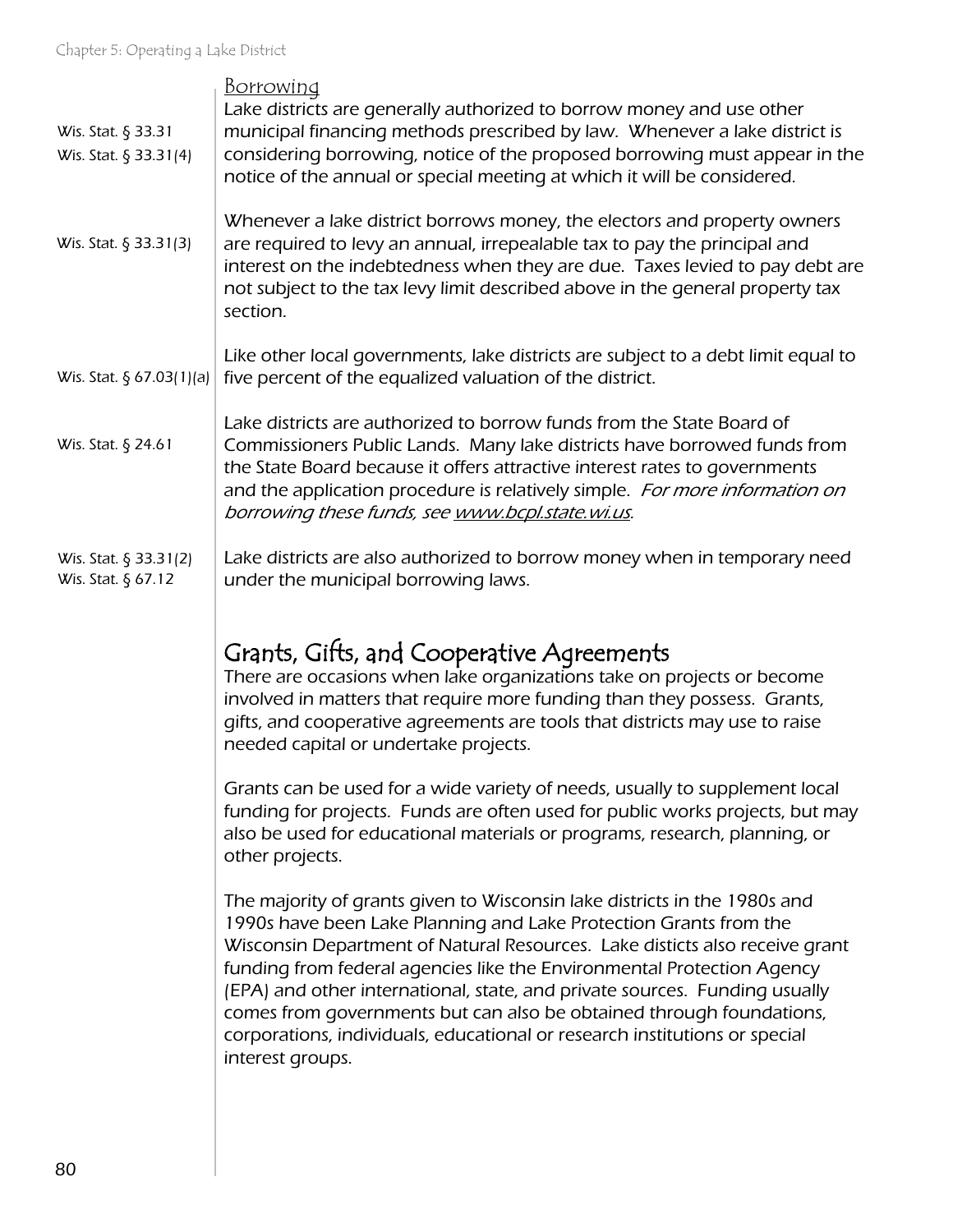## Some grant sources include:

Lake planning and protection grants: dnr.wi.gov/aid/surfacewater.html

Knowles Nelson Stewardship Program grants: dnr.wi.gov/topic/Stewardship/Grants/

Recreational Boating Facilities grants: dnr.wi.gov/aid/rbf.html

Voluntary contributions to lake districts are generally deductible as charitable contributions, like contributions to churches and other charities.

In addition to grants and gifts, lake district resources can sometimes be leveraged by entering into cooperative agreements with town, county or other local governments. In many cases, lake projects benefit not only the district property owners, but the general community. Many lake districts have successfully worked with county and other local governments to undertake projects to enhance lake water quality, reduce pollution and enhance recreational boating opportunities.



## Bids

Whenever a lake district enters into a contract for the performance of any work or the purchase of any materials that exceeds \$2,500, contracts for the work must be let through a public bidding process. The board of commissioners is required to award the work to the lowest responsible bidder. Although the statutes do not specify the procedure for soliciting bids, most lake districts and sanitary districts typically prepare a written request for proposals, specifying the work or material required and prescribing a deadline for bids. These notices are typically published in local newspapers and distributed to contractors or vendors. More formal bidding procedures should be followed for large-scale projects, including detailed plans and specifications for the work and the use of specially prepared bidding documents.

#### Taxes

Governmental units, including lake districts, enjoy the advantages of being exempt from federal and state income tax automatically.

Wis. Stat. § 33.22(1)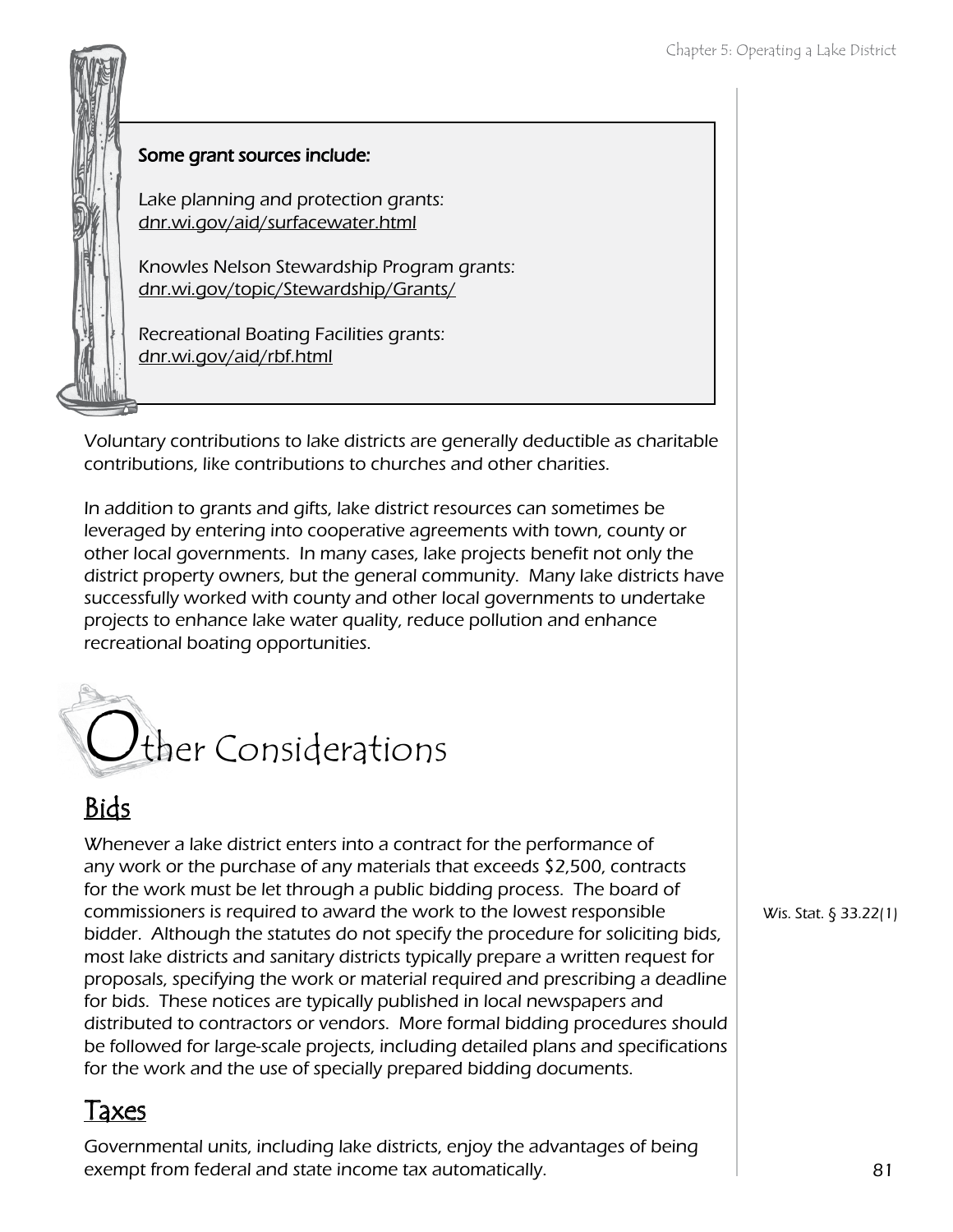Lake districts that purchase items subject to state sales tax (in quantities large enough to have significant cost savings), may want to look into applying for state sales and use tax-exempt status. Lake districts should apply with the Wisconsin Department of Revenue for a Certificate of Exempt Status (CES) using Form S-103, Application for Wisconsin Sales and Use Tax Certificate of Exempt Status. The department will issue a CES number to exempt a lake district from sales tax when making purchases. For more information and a copy of the form, contact the Wisconsin Department of Revenue or see [www.dor.state.wi.us](http://www.dor.state.wi.us/).

## Insurance

Decisions regarding insurance coverage can be complex for lake districts. The costs of insurance can range greatly, depending on the lake district's size and activities. For more information about insurance, see Chapter 7.

# **Bylaws**

Most districts rely on Chapter 33 and other state statutes to guide their rules of procedure. A lake district should only develop bylaws if it has the need for more specific rules of order. For example, some lake districts having multiple lakes may use bylaws to add representation requirements for the elected members of the board of commissioners.

If bylaws are used, they need to comply with Chapter 33. In the event of a conflict between the bylaws and Chapter 33 (or another state statute), the statutes control. Bylaws should avoid addressing issues already covered by statute. Districts that do adopt bylaws should take care to insure that the bylaws are periodically updated to reflect state law requirements.

Alternatively, lake district policies can be adopted for specific areas of procedure that are not addressed in the statutes. Often, these are more easily changed and provide a better alternative to lake district bylaws.

# Changing Lake District Boundaries

After a lake district has been established, its boundaries may be expanded or reduced.

## Attachment

Contiguous territory may be attached in two ways:

- 1. A landowner may request attachment by petitioning the board of commissioners. The board may accept the request for attachment by majority vote.
- 2. The board of commissioners may initiate attachment proceedings by notifying the owners of the affected land and petitioning the county board. The county board proceeds with notice, hearing, and decision in the same manner used to establish the districts. The same rights of appeal also apply.

Wis. Stat. § 33.33(2)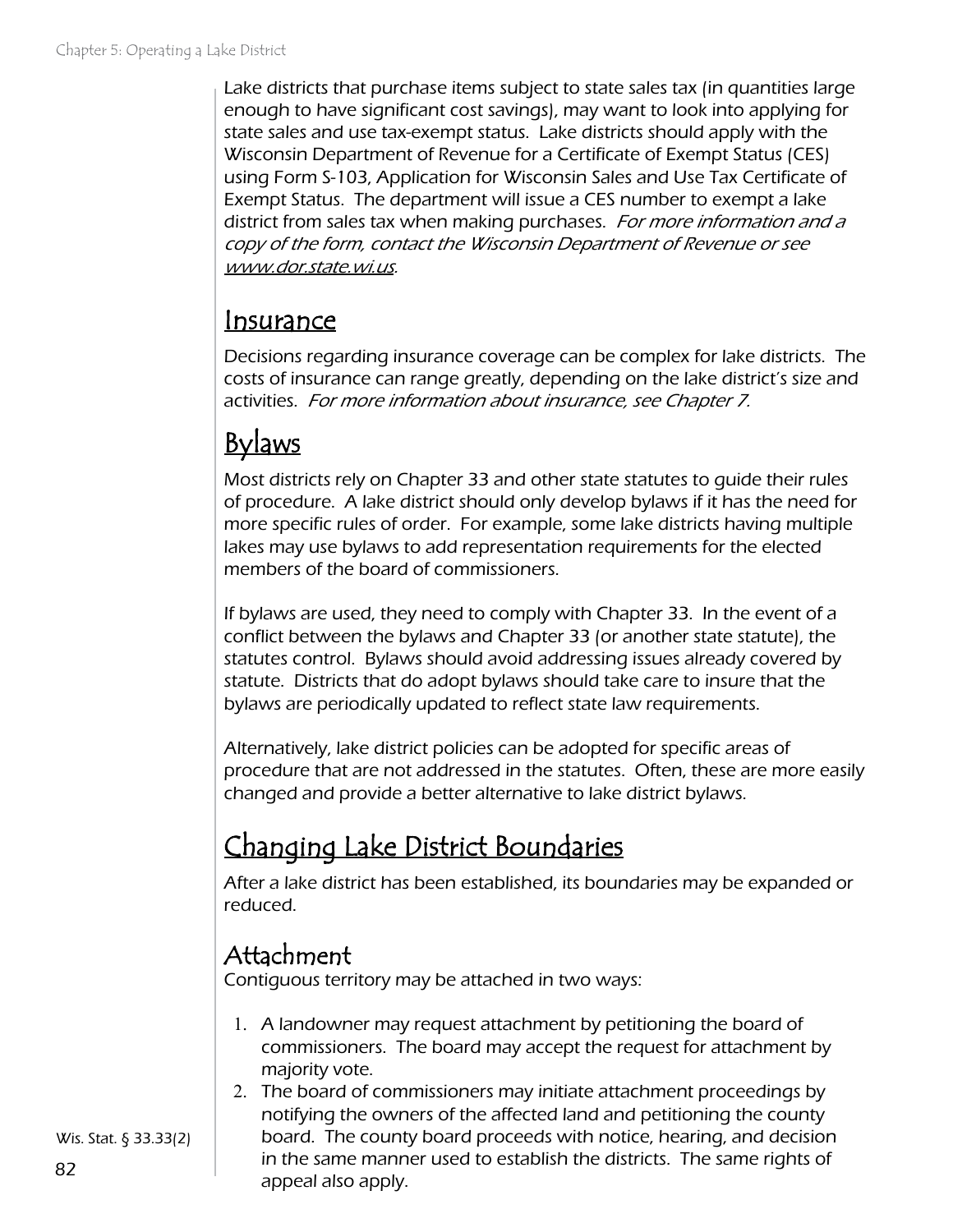### Detachment

Upon petition of a landowner or motion of the commissioners, territory may be detached from a district if the commissioners find that the territory is not benefited by continued inclusion in the district. The board's decision can be appealed.

Some lake districts have established procedures to consider detachment requests that provide for notice and a hearing where the petitioning landowners and others can testify and provide evidence on the benefit question.

Some districts have established criteria they will review when they consider detachment requests. Views, access and proximity to the water may be important factors for the board to consider in determining benefit. It may also be important to consider whether there has been a change in circumstances affecting the property since the district was created. However, sometimes detachment may be warranted even where there has not been any significant change since the county (or town) board established the lake district and found that the property within its boundaries would be benefited. In 2004, the Wisconsin Supreme Court found that a lake district incorrectly declined to detach two parcels. The Court's lengthy decision included considerable discussion about the determination of benefit and stated that detachment did not require a change in circumstances since the lake district was created. For more information see "Benefit" box, page 51, or Donaldson v. Bd. of Commissioners, 276 Wis. 2d 32 (2004).

## Merger of Two Lake Districts

Any district may be merged with a contiguous district. First, a merger resolution must be passed by four-fifths of the members of each board of commissioners. Then the merger must be endorsed by a majority of electors and property owners who are present and voting at the next annual or special meeting, whichever occurs first. Upon ratification, the board of commissioners shall be constituted in the following manner:

- 1. The two boards act jointly as the governing body of the merged district until the next annual or special meeting.
- 2. At the first annual or special meeting of the merged district, three commissioners are elected for staggered, three-year terms.
- 3. The representative of the county and the representative of the town, village or city having the largest portion by valuation within the merged district shall remain on the board of the merged district.

A lake district and a sanitary district may also merge if their boundaries are identical or contiguous. The procedures listed above would be followed except that the merger resolution would need to be passed by two-thirds of the sanitary district commissioners and ratified by majority vote in a sanitary district referendum. In addition, town board approval would be necessary. All the rights and liabilities of the sanitary district would be assumed by the lake district, but the method of discharging such rights and obligations would need to be set out in the merger resolution.

Wis. Stat. § 33.33(3)

Wis. Stat. § 33.33(1)

Wis. Stat. § 33.235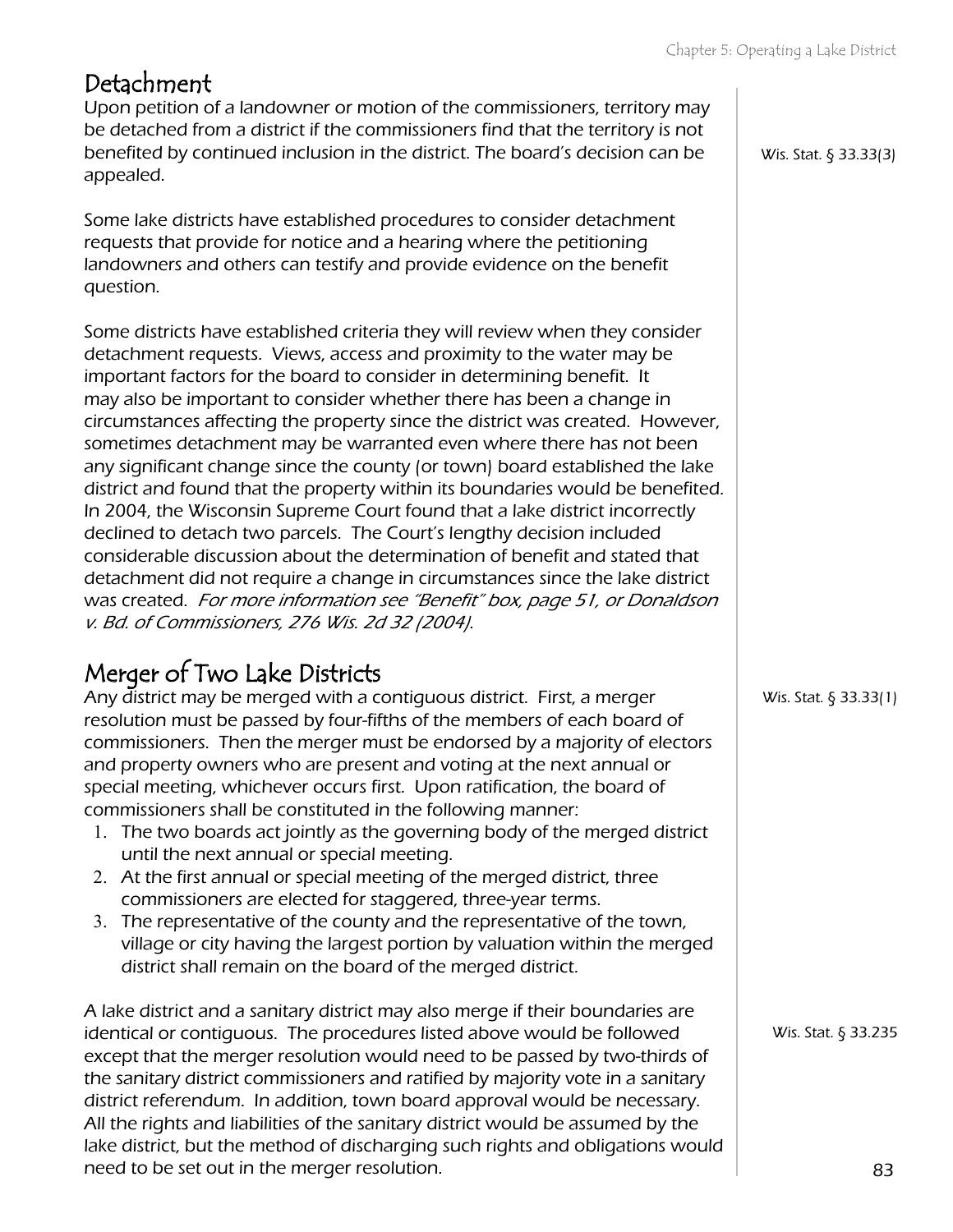## Filing Changes

Wis. Stat. § 33.265

When the boundaries of a lake district are altered, the board of commissioners must file a copy of the authorizing document and legal description of with the register of deeds in each county where the district is located. The board must also file the document and legal description with the Wisconsin Department of Revenue and Wisconsin Department of Natural Resources.

## Dissolution

Wis. Stat. § 33.35

An existing lake district may be dissolved. To dissolve a lake district, the issue must first be placed on the annual meeting agenda by one of the following:

- 1. A majority vote of the members present at the previous annual meeting.
- 2. Unanimous vote of the commissioners.
- 3. Notification of the commissioners by an individual voter at least 90 days prior to the annual meeting.

The notice of the annual meeting must include a statement that a petition to dissolve the district will be considered. A two-thirds vote of the electors and property owners present at the annual meeting is required to decide to dissolve the district and forward the petition on to the county board for an official dissolution order. The county board may order dissolution following receipt of the petition. The order shall be conditioned on petition to the circuit court for appointment of a receiver to conclude the affairs of the district under court supervision. The dissolution becomes complete upon the final order of the circuit court.

## Staying Connected

It is a good idea for lake districts to stay connected locally and regionally. Local issues may require detailed knowledge of people and their viewpoints; regional or statewide issues may require a broader understanding of the implications of different issues and how they affect others. It is important to stay connected around the lake, but also in the county, region, and across the state. To stay connected:

- Develop a way to communicate with the membership, other stakeholders, state government and other lake organizations such as the publication of a newsletter, email, or website
- Use the Lake List Directory (see box) to identify and include neighboring lake organizations
- Consider using a logo or stationery for the lake district to help create and maintain a professional presence
- Contact local government officials, the DNR, UW-Extension Lakes Program and WAL to keep them informed of district activities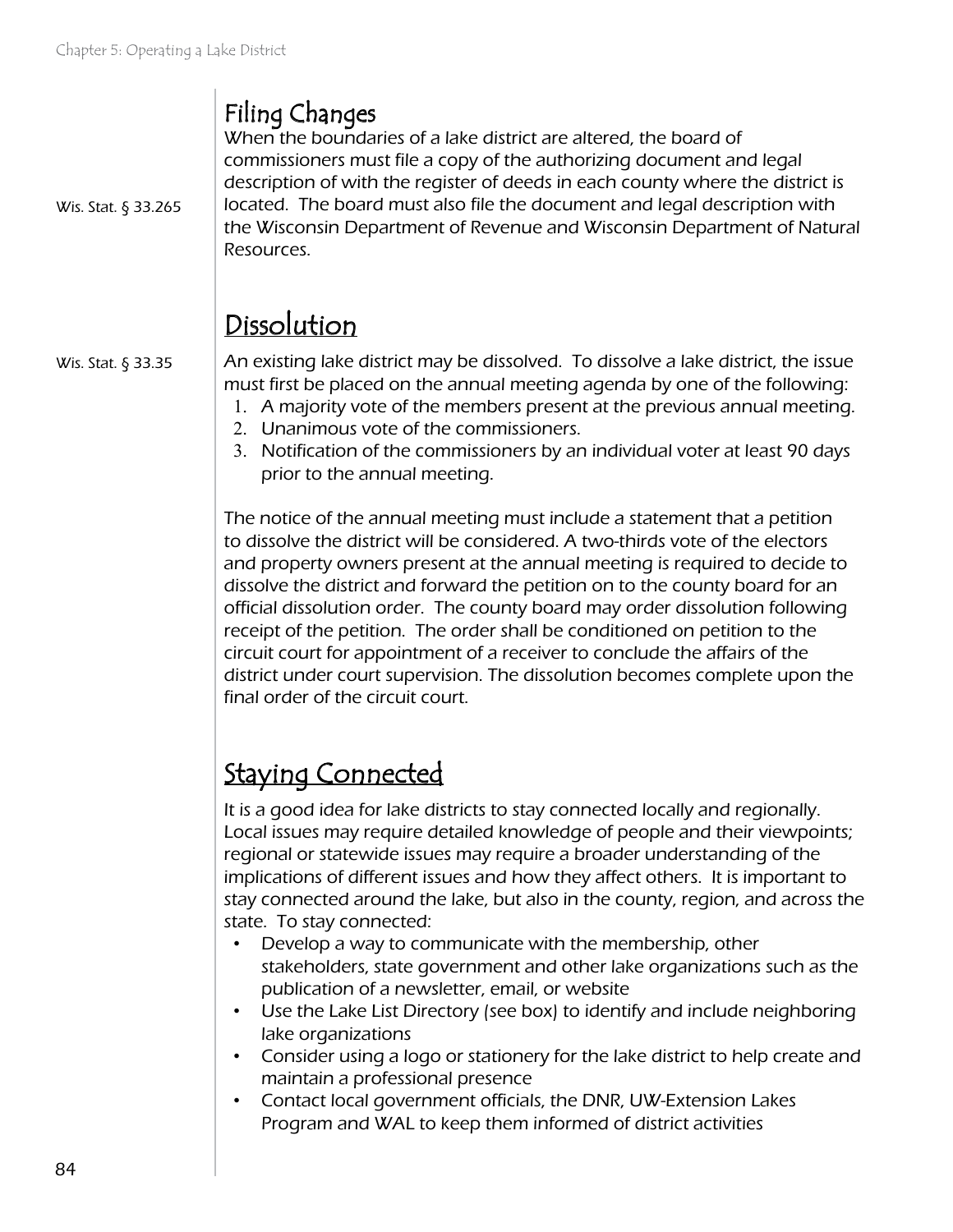## The Lake List Directory



Lake organizations do best when they stay in touch with their neighbor organizations and keep a finger on the pulse of town, county and state policies and issues that impact lakes. Who could be better than another lake organization to help answer questions on how much insurance costs, who is a good contractor, or how neighboring lakes deal with aquatic invasives? The state keeps contact information and some other pertinent information on lake organizations, as well as businesses providing services to lakes, in a directory called the Lake List. The directory can be found at [www.uwsp.edu/cnr/uwexlakes.](http://www.uwsp.edu./cnr/uwexlakes/) Contact the UW-Extension Lakes Program at 715-346-2116 or uwexlakes@uwsp.edu to update contact information on an annual basis. The *Lake List* is the most comprehensive directory of lake organizations in Wisconsin.

## Developing a Vision

Lake districts that have taken the time to articulate their vision have a better track record of accomplishing their goals. The clearer your vision of your lake's future, the easier it will be to develop and follow a roadmap to your destination.

- Prioritize lake issues.
- Start the process of arranging for a pre-planning, or "futuring," meeting where all district members and those interested in the lake can be heard. Such a process can help the district to prioritize issues and help to craft a vision for the lake. (You may consider using a facilitator who can assist you in developing an inclusive process that is respectful of the many points of view that frequently exist in lake communities; trained individuals can be engaged through your county UW-Extension Educator.)
- Have a plan. A sound written plan that all interested parties have contributed to can benefit your lake community and the lake in many ways. It will be the short and long-term "road map" that will determine where your efforts and funding will go. A lake management plan can present a coordinated strategy and assure that everyone knows what is planned for your lake. It can enhance communication, build consensus, assure that you will be cost effective with your projects and make sure you comply with state and federal laws and local considerations. A written plan can communicate your vision for the lake to new members of the community, and provide the basis for checking progress toward your lake protection goals.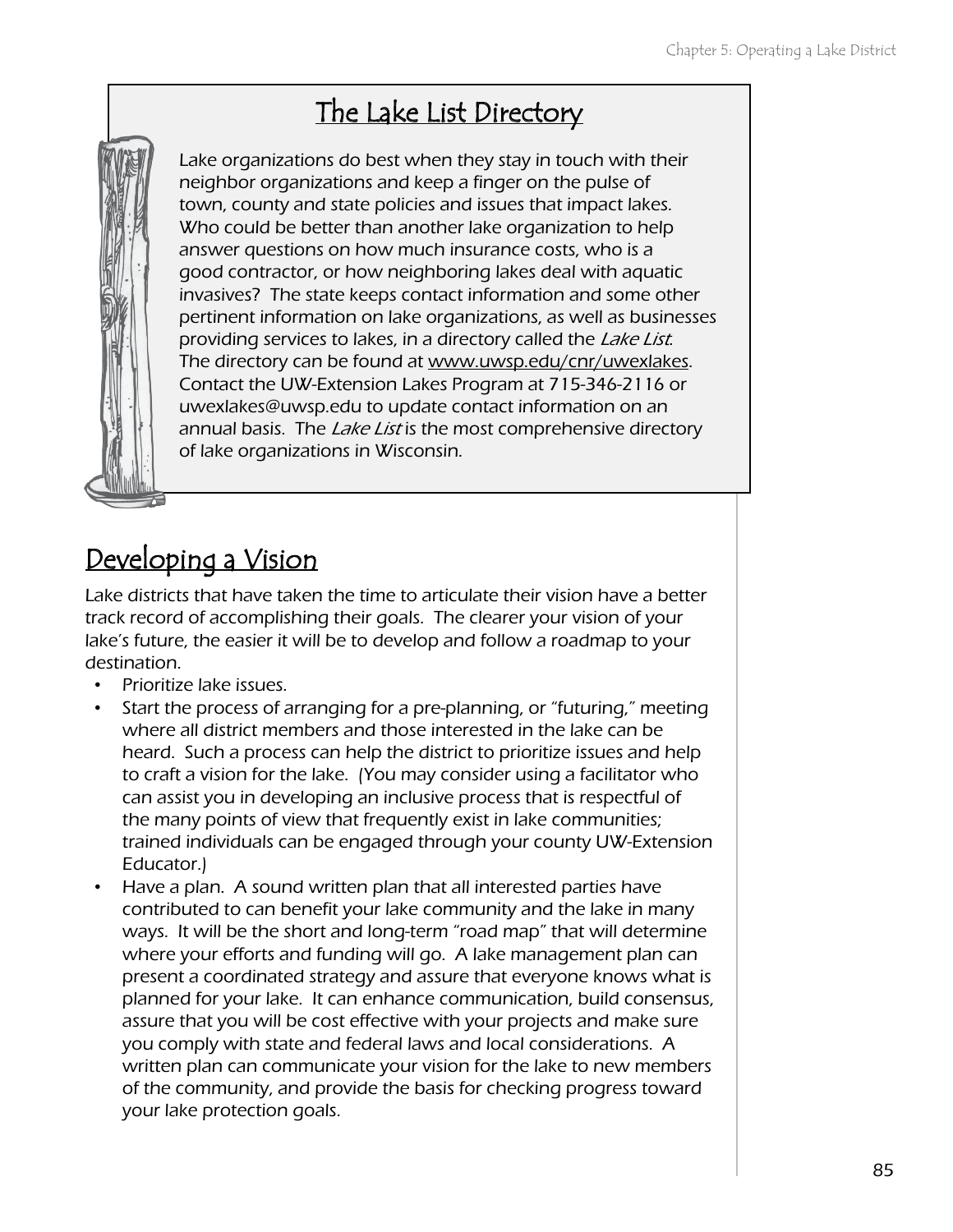## The Seven Step Plan

What are the steps in creating a plan? No matter what type of plan you are developing for your lake district, the basic steps in planning remain the same. While the specifics and details vary depending on lake size and management issues, the process of planning (and a plan) typically includes the following general steps:

- 1. Goal setting Organize the effort, identify issues to be addressed, and agree on the goals
- 2. **Inventory** Collect base information to define past and existing conditions
- 3. **Analysis** Synthesize the information, quantify and compare current conditions to desired conditions, research opportunities and constraints, and set directions to achieving goals
- 4. Alternatives List all the possible management alternatives and evaluate their strengths, weaknesses and general feasibility
- 5. Recommendations Prioritize and select preferred management options, set objectives based on priorities and assets, then draft the plan
- 6. Implementation Formally adopt the plan, line up funding, and schedule activities for taking action to achieve the goals
- 7. Monitor & Modify Develop a mechanism for tracking activities and adjust the plan as it evolves

While each step is necessary, the level of effort and detail for each step will vary depending upon the project's goals, size of the lake, and number of stakeholders. For many Wisconsin lakes, there may be a number of plans that fold into a whole lake management plan. Lake districts can develop plans to deal with water recreation or aquatic plant management, which should fit easily into a whole lake plan. You should carefully assess your lake's needs and then consider the detail required for each step in the process. A rule of thumb may be that the more complex the issue and the larger the lake and population, the more comprehensive the plan will need to be. *(For more*) details on planning, contact your county UW-Extension Educator)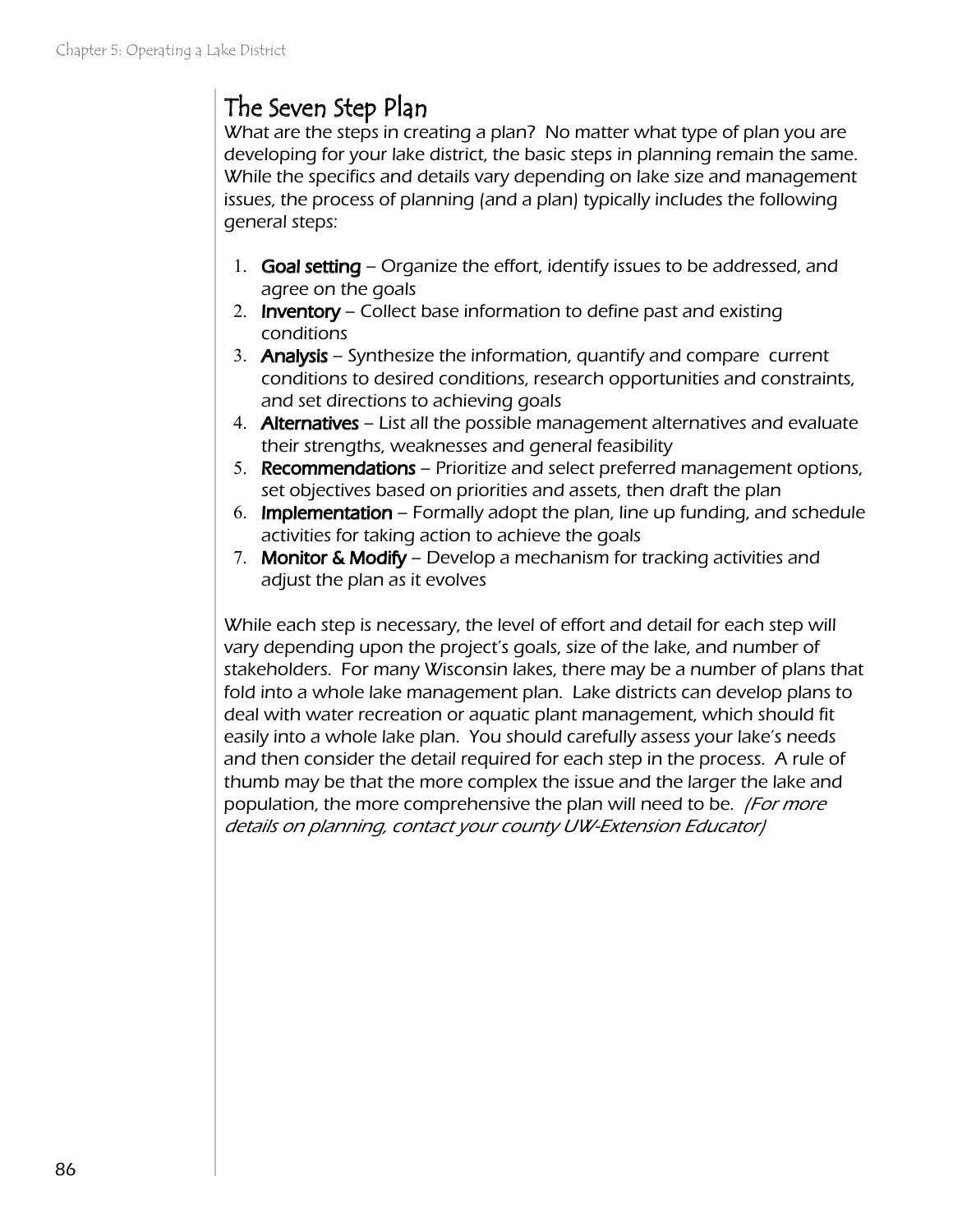#### Learning About Your Lake

Wisconsin is fortunate to have over 15,000 lakes and a great network of people to help you get the answers you need. There is probably someone out there who has dealt with the same issue, can help with funding or has developed educational materials on the subject. Take the time to learn about the assets that the Wisconsin Lakes Partnership can bring you:

- Attend the annual Wisconsin Lakes Convention in the spring, and/or attend one of the numerous regional Wisconsin lake education events sponsored by area lake organizations. Agenda items and displays usually include a lot of "how-to-do-its" and "how-they-did-its" on various lake issues. Most importantly, you get to meet and talk with others who share common lake interests. Information on upcoming events is posted on the web at www.uwsp.edu/cnr/uwexlakes
- Make use of the resource organizations described at the beginning of this guide, including UW-Extension Lakes, your county UW-Extension Educator, WAL and your WDNR Lake Coordinator.
- Get on the mailing list of Lake Tides, the free quarterly newsletter published by UW-Extension Lakes, on the web at www.uwsp.edu/cnr/uwexlakes/laketides
- Consider joining Wisconsin Lakes and subscribe to their email lists. Find more information at www.wisconsinlakes.org
- Subscribe to the bimonthly WDNR magazine, Wisconsin Natural Resources, at PO Box 7191, Madison, WI 53707, 800-678-9472

# Finding a Rhythm

There you have it! It is a lot of work but something that most people feel is well worth the effort. As the years pass, your lake district will probably find a rhythm. Local folks, members, local businesses and government people who know the lake will develop a certain level of trust for your mission and work, some may become active partners in implementing your program. Revisit your plan to see how closely you have been able to follow it. Identify those priorities that may have changed; a plan should evolve and change as the lake and needs of the community evolve and change. Make sure people stay engaged in this process, and that they are able to understand how their actions play a role in the health of the lake and the lake community. It is important that everyone understands, and relates to, the issues and priorities of the lake and its surrounding community.